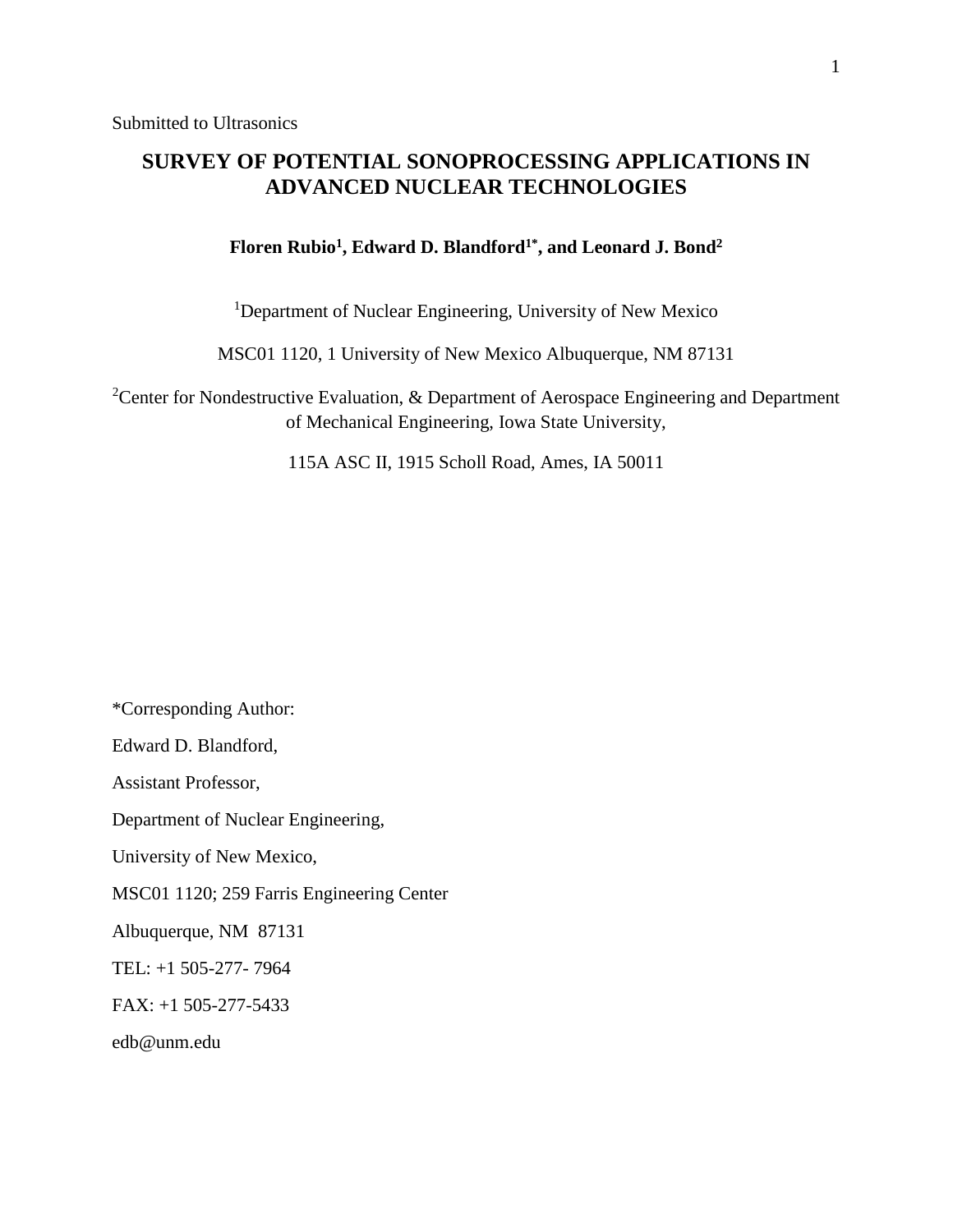## **Ultrasonics** Manuscript Draft

Manuscript Number

## Title: **SURVEY OF POTENTIAL SONOPROCESSING APPLICATIONS IN ADVANCED NUCLEAR TECHNOLOGIES**

Article Type: Review Article

## ABSTRACT:

 Ultrasonics has been used in many industrial applications for both sensing at low power and processing at higher power. Generally, the high power applications fall within the categories of liquid stream degassing, impurity separation, and sonochemical enhancement of chemical processes. Examples of such industrial applications include metal production, food processing, chemical production, and pharmaceutical production. There are many nuclear process streams that have similar physical and chemical processes to those applications listed before. These nuclear processes could potentially benefit from the use of high-power ultrasonics. There are also potential benefits applying these techniques in advanced nuclear fuel cycle processes, and these benefits have not been fully investigated. Currently the dominant use of ultrasonic technology in the nuclear industry has been using low power ultrasonics for non-destructive testing/evaluation (NDT/NDE), where it is primarily used for inspections and for characterizing material degradation. Because there has been very little consideration given to how sonoprocessing can potentially improve efficiency and add value to important process streams throughout the nuclear fuel cycle, there are numerous opportunities for improvement in current and future nuclear technologies. In this paper, the relevant fundamental theory underlying sonoprocessing are highlighted, and some potential applications to advanced nuclear technologies throughout the nuclear fuel cycle are discussed.

#### HIGHLIGHTS:

The application of power ultrasonics to nuclear processes is proposed. Identified specific processes in the nuclear fuel cycle that can benefit from power ultrasonics. The use of ultrasonics in the development of advanced nuclear technologies is proposed. Material challenges for deploying ultrasonics in a nuclear process environment is discussed.

#### KEYWORDS:

sonoprocessing, sonochemistry, sparging enhancement, nuclear applications

## **1. INTRODUCTION**

Sonoprocessing involves the use of ultrasound to deliver energy for producing physical or chemical effects at both laboratory scale and in a medium to be found in an industrial process stream. Sonoprocessing is generally divided between sonomechanical and sonochemical applications [1]. Sonomechanical applications utilize the agitation induced in the medium by sonic energy, and sonochemical applications, in general, utilize cavitation effects to enhance or catalyze a targeted chemical reaction. An example of sonomechanical processing is degassing of molten metals [2]. There are now many sonochemical applications including those used in food processing, chemical manufacturing, and pharmaceutical production [3,4].

In the nuclear industry currently the most common use of ultrasound has been for non-destructive testing/evaluation (NDT/NDE), where it is used for inspections at the time of construction and for periodic inspections that seek to detect and characterize significant material degradation [5]. There have also been a limited number of investigations that consider how sonoprocessing can potentially improve efficiency in interactions and add value to important process streams throughout the nuclear fuel cycle [6]. In this paper, we review and discuss the potential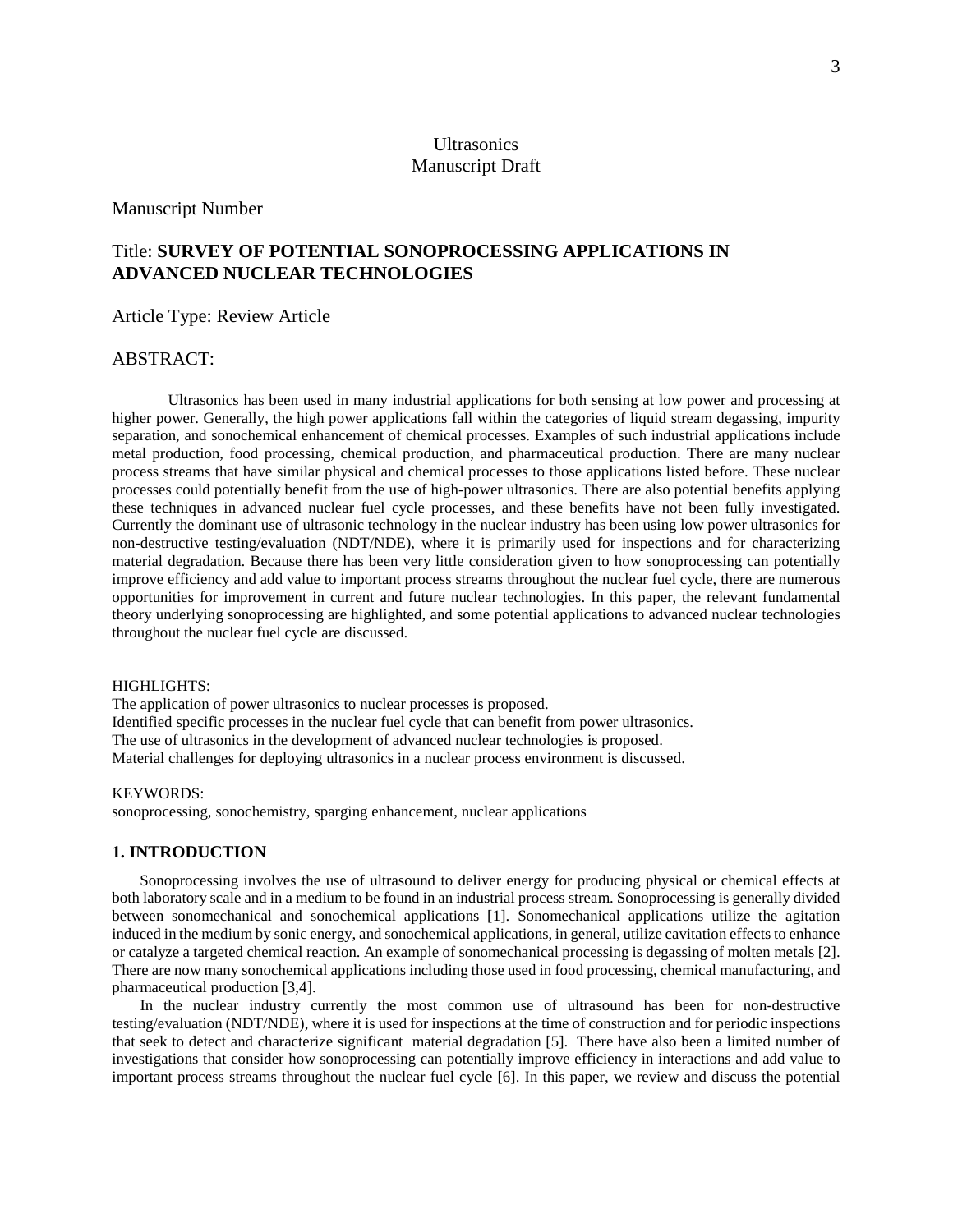uses for sonoprocessing to process streams that are found in advanced nuclear technology throughout the nuclear fuel cycle.

A process stream can be defined as fluid, or slurry, which undergoes some process or reaction using either a batch or steady state flow through reactor. There are three general ways in which ultrasonic technology has been used to impart ultrasonic energy in to a process stream. The first of these is by direct immersion of a horn in to the process fluid. The second is by attaching a transducer to the surface of the reactor pipe, and the third is by indirect coupling of the energy from a transducer through an intermediate fluid into the process stream. All three of these methods of imparting ultrasonic energy can be used to deliver higher power ultrasonic energy. Examples of basic designs for reactors which illustrate these approaches are shown in Figures 1-3 [7]. The design for illustrated in Figure 2 would be difficult to implement in a cylindrical geometry due to the difficulty of producing and powering cylindrical transducers. In order to get around that constraint, transducers have been mounted in a hexagonal and pentagonal configurations directed at the active region of pipe.

The efficiency and effectiveness of the various options for industrial sonoprocessing systems have been considered by several researchers including Thompson and Doraiswamy [7] and Gogate et al [8]. In sonoprocessing there are in general two general classes of interaction which are usually classified in terms of the nature of the resulting interaction process and the intensity of the ultrasonic energy employed. The simplest classification is that by dividing processes into those interactions which are above the cavitation threshold and those where cavitation does not occur and where energy is delivered to induce phenomena, such as streaming.



**Figure 1. Implementing this indirect sonication is using a coupling fluid jacket around a cylindrical reaction volume in the following configuration [7]. (2 column fitting image)**

.



**Figure 2. Process stream flowing through a coupling fluid jacket. [7]. (2 column fitting image)**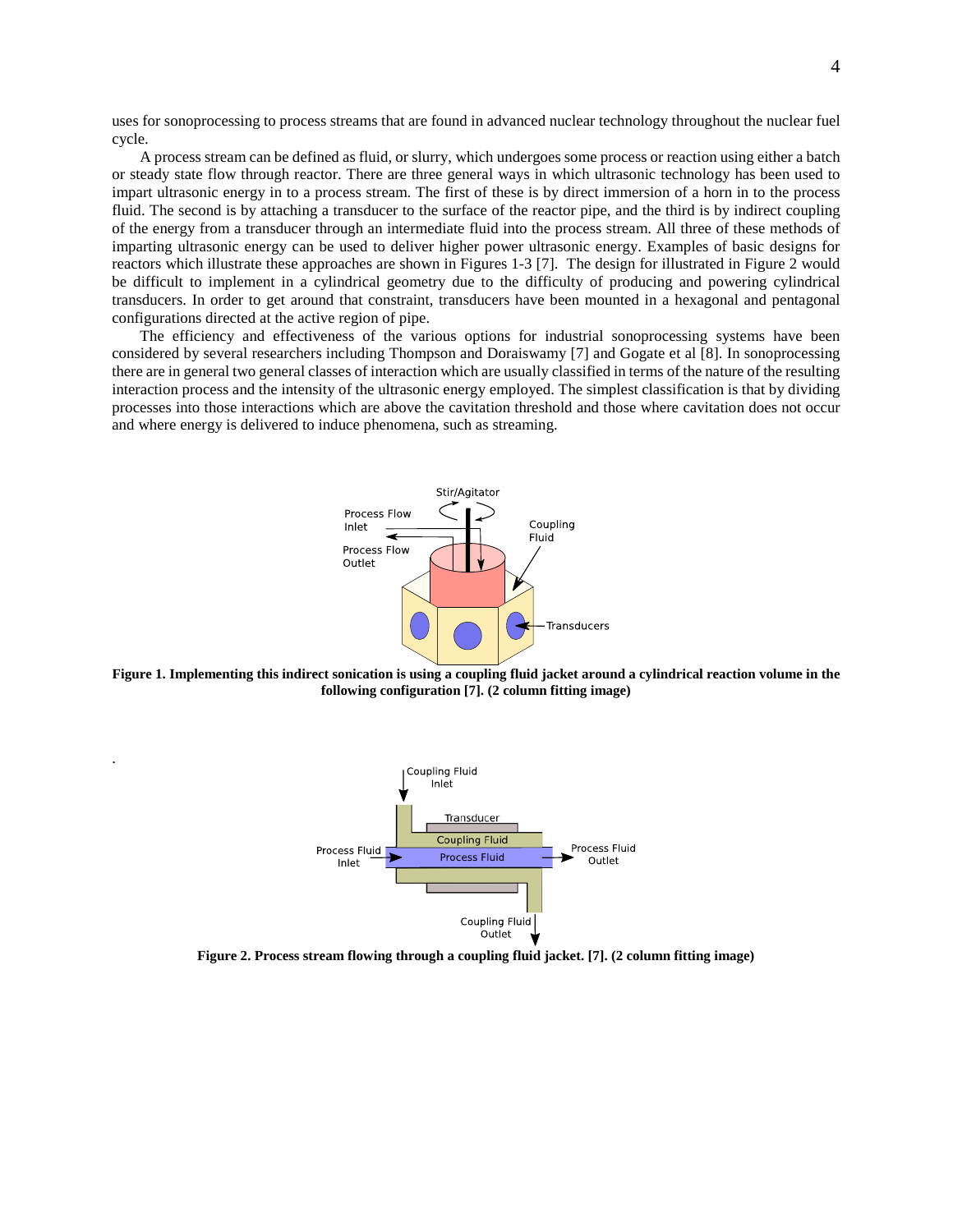

**Figure 3. Cross sections of the ultrasonic coupling fluid jackets [7]. (2 column fitting image)**

Ultrasonics generally is used to increase yield or enable a chemical reaction, by delivering energy, or provide a method of separation, such as degassing two constituents. In looking at potential new applications for sonoprocessing there are several challenges to consider when investigating the potential use of power ultrasonics to nuclear fuel-cycle process streams. First there is scale-up when moving from a prototypical pilot plant to a fully integrated industrial process. This is an issue for any proposed chemical reactor design and can, in many ways, be approached in a similar manner to non-nuclear applications. Second, the use of sonoprocessing for nuclear applications typically involves process streams operating under harsh conditions oftentimes including high temperature and pressure, as well as challenging radiation fields, and a more stringent regulatory environment, than is found for non-nuclear chemical processes. Finally, one must factor in the economic performance of the sonoprocessing technology where oftentimes power ultrasonics involves a significant energy cost. Historically, the use of sonoprocessing has in general only been justifiable when there is a high value product being produced, such as in the pharmaceutical industry. Currently other industries who have been looking to increase the use of ultrasonics have included petro-chemical processing. A recent feasibility study has shown that implementing ultrasonic technology in the heavy oil industry gave good scale up economics and performance for their application [9]. In looking at potential applications in the nuclear industry it will be necessary to see where similar tradeoffs exist, and where the price point for implementing ultrasonics can be seen to be similarly favorable [9].

## **2. BACKGROUND THEORY OF ULTRASONICS FOR ADVANCED NUCLEAR**

## **SONOPROCESSING APPLICATIONS**

Most of the demonstrated non-medical applications of sonoprocessing processing with high power ultrasonics take advantage of sonically induced cavitation [1,10]. The bubble formation and related energy exchange are transient, involve high pressures and temperatures and the behavior is nonlinear by nature and challenging to describe, particularly when multi-phase (slurry or catalytic particles) and multi-bubble phenomena occur [11]. Ultrasonics is in essence a modality that can be used to deliver energy into a medium. This sonic energy can then be manifested in interactions as vibrations and mechanical motion (acoustic streaming), heat (through rapid bubble compression and absorption), and light (sonoluminescence) all through cavitation and the related absorption and dissipation of the sonic energy. There are many factors that affect the sonically induced phenomena within a fluid, including temperature, pressure and fluid thermophysical properties. The behavior of high power ultrasonics in a fluid or multi-phase process stream is generally non-linear [1,7,11–13]. In order to comprehensively describe this behavior, the whole spectrum of phenomena must be considered ranging from interactions in single-phase fluid with relatively low intensity ultrasound to multi-phase slurry with high ultrasound intensity systems. There is also a further complication due to the spatial variations in the phenomena that occur at varying distances from the sonic source within a reactor, and all the complexities associated with variations caused by properties such a bubble density. In this paper a brief discussion of key topics is included.

## **2.1 Cavitation**

Ultrasonic cavitation is generated during the rarefaction part of the period of a sound wave where the lowest pressures are induced. This phenomenon has been investigated and documented extensively [11–14]. The threshold for cavitation is a fundamental boundary in any process applications and cavitation thresholds are affected by many factors. The most important being the applied static pressure and temperature (as it controls fluid properties) and then the presence of dissolved gas and/or particulate matter, fluid viscosity, the frequency of the applied ultrasound and the wave induced pressure variation [14]. When gas and/or particulates are present in a fluid, these contaminants introduce "weak points" in the fluid, which makes bubble formation easier in the fluid, which results in a lowering of the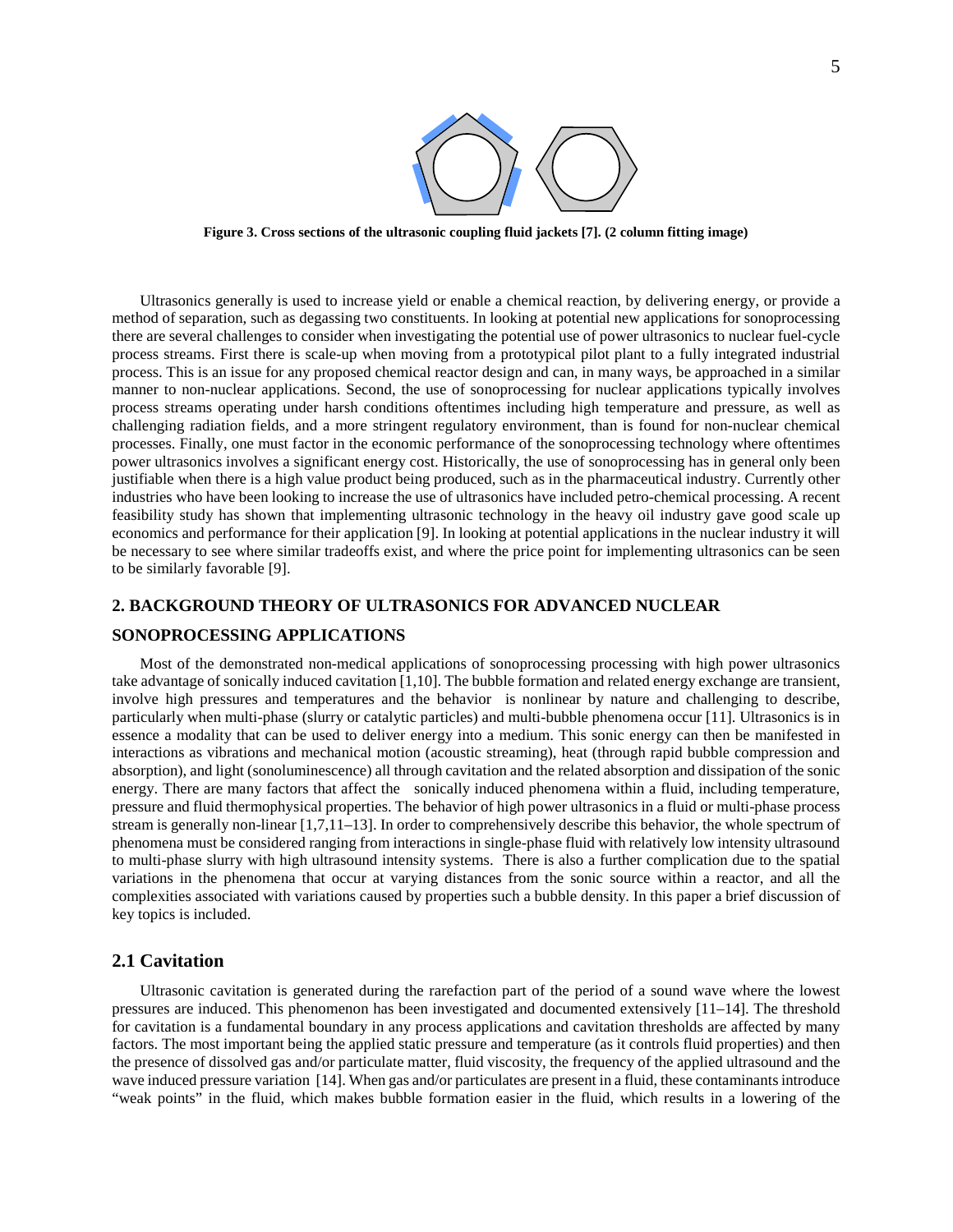cavitation threshold. Viscosity describes the cohesive forces in a fluid and in general the transient acoustic pressure needed to cause cavitation is proportional to viscosity. When considering the effect of temperature, the pressure required for cavitation is inversely proportional to temperature. When the applied ultrasonic fields is considered the intensity at which cavitation occurs is dependent on the frequency, and at higher frequencies it takes greater plane wave intensities to induce cavitation [1,14,15].



**Figure 4 Frequency dependence of the cavitation threshold with continuous wave applied to fresh water at atmospheric pressure. [1,15] (2 column fitting image)**

The nature of cavitation which is observed can be considered in two categories, stable and transient cavitation. In stable cavitation, a bubble will oscillate with the sound field for several cycles or more of the applied wave field. During this time, the bubble may grow due to rectified diffusion. Once the bubble reaches its resonance radius, it will collapse. A larger bubble generally exhibits stable cavitation because it has a lower resonance frequency. In transient cavitation, an oscillating bubble can collapse in one or at most only a few acoustic cycles. However, the distinction between stable and transient cavitation has historically been up to the individual to define, which has caused some confusion. There have been attempts to reconcile these different descriptions, but the basic distinctions have been the bubble life in relation to the period of the applied field and the time it has taken before bubble collapse or the violence of the collapse [11,12,14]. In general transient cavitation has tended to cause higher peak pressures and temperatures in the collapsing bubbles.



**Figure 5 Creation of stable cavitation bubbles and creation and collapse of transient and stable cavitation bubbles. Reproduced from ref [16].**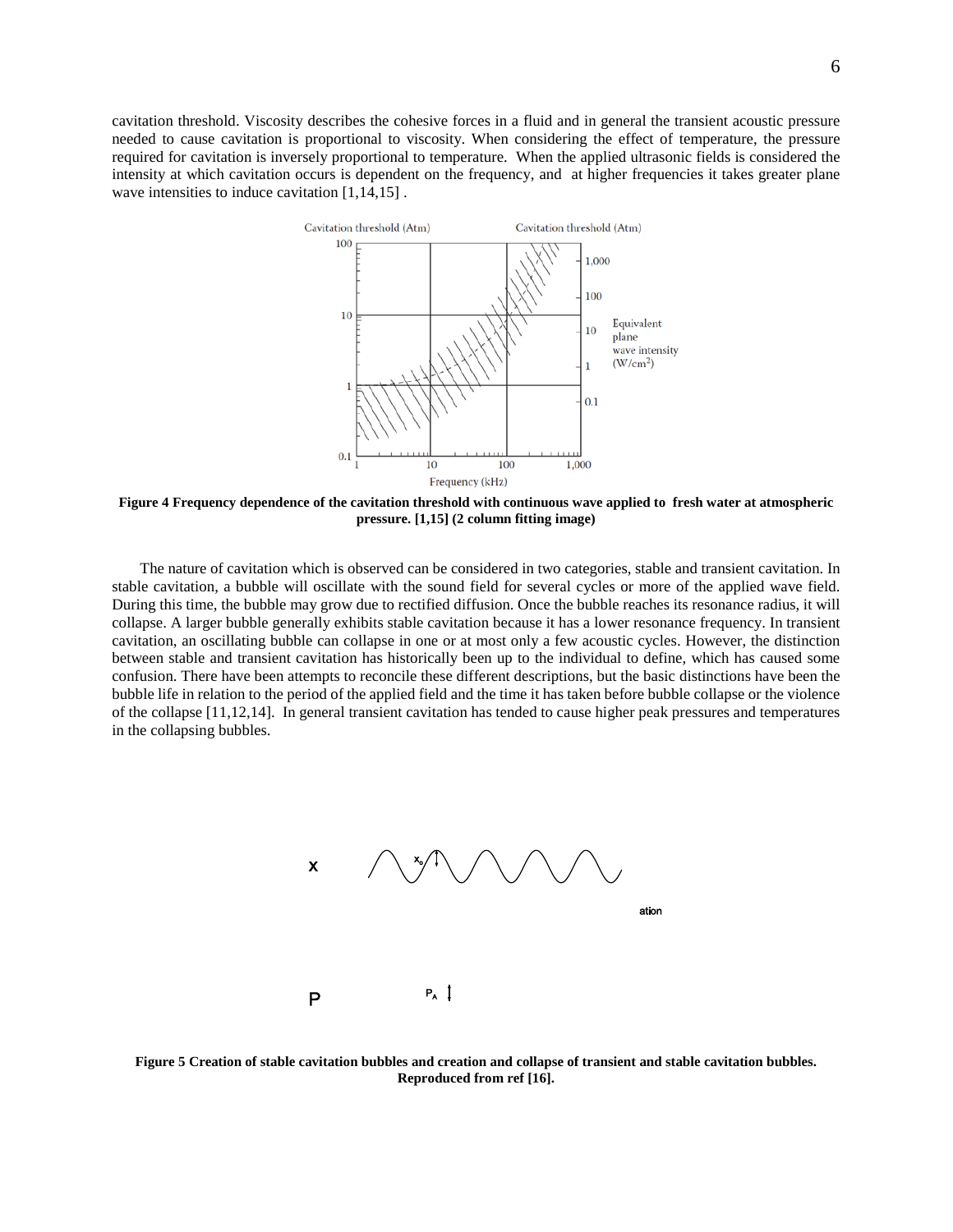## **2.2 Sonomechanical Effects**

A potential target for the use of sonomechanical effects in nuclear process streams is to utilize the increase of agitation and mass diffusion which are the basic phenomena for imparting ultrasonic energy into a process stream. The mechanical effects, are those which occur below the cavitation threshold. In a single phase heterogeneous constituent flow, agitation can be used to enhance mixing. In two-phase flow, such as with inert gas sparging, rectified diffusion is desired to increase the mass transfer and removal rate of dissolved gasses. Using rectified diffusion can be difficult because entrained bubbles tend to avoid sonic fields at lower intensities. However, at higher intensities (those greater than 300 W/cm<sup>2</sup> at 20 kHz) bubbles no longer avoid the sonic field and begin to break up [17]. Preliminary work, related to the current study, has shown that this phenomenon can significantly increase the overall mass transfer and effectiveness of processes such as inert gas sparging.

## **2.3 Fields and Interaction zones**

The ultrasonic interaction zone in front of a high power transducers has a three dimensional structure. For example in the case of the region in front of a horn when operating into a semi-infinite liquid there are three distinct zones [1]. These are a "near-horn" zone, a zone with streaming, and then a far-field. The near-horn region, typically within one wavelength from the source, this that volume is subjected to the highest intensities. Multiple bubbles can be observed forming and collapsing. The streaming zone, typically from about one wavelength from the horn, extends out several wavelengths, and it is subjected to lower intensities, commonly those below the cavitation threshold, and its major feature is the streaming field of bubbles, which move out from the near-horn region. The far-field is at some distance where major acoustic streaming has ceased [13]. It is characterized by the lack of macro-streaming effects and energy is mostly dissipated through heating. These phenomena lead to high power ultrasonic reactors that have three classes of fundamental geometry. The first has the horn placed on or very near (within one wavelength) of the surface. The second geometry is where the horn is one wavelength from the surface, or in this case there is also a reflector, which produces a standing wave. The third geometry is where the horn is submerged into a large volume and where the horn is placed far from the surface of the container and this can be considered to approximate a semiinfinite container [1].

All acoustic waves in a fluid have an associated force exerted into a fluid. These forces, when there are bubbles, can act to cause oscillations. If the forces originate from the acoustic source (the horn), they are classified as primary forces or primary Bjerknes forces. The oscillating bubbles in an acoustic field can apply a force on surrounding bubbles. The force due to inter-bubble oscillation are classified as mutual or secondary Bjerknes forces. In general, Bjerkens forces attract bubbles or particles at or below the resonance diameter for the sonic field to an anti-pressure node and those larger that resonance diameter will travel away from those nodes [11]. If the ultrasonic intensity is high enough, these forces can even rip apart bubbles that are in the ultrasonic field. These forces are very difficult to predict or approximate because of their highly nonlinear behavior. Primary Bjerkens forces are easier to predict because they originate from a fixed horn and geometry, but the secondary forces are much more random. Because the secondary forces come from the oscillating bubbles themselves, they can be quite chaotic. The intensity, location, and spatial dimensions of the forces will vary wildly because the sources vary significantly in terms of bubble size and location [11], which also depend on fluid properties including the vapor pressure.

## **2.3 Sonochemical effects**

General methods of increasing chemical reactivity include increasing the reaction temperature, concentration of reagent, raising the pressure applied to system, the use of a catalyst, and to irradiate the system with power ultrasound [14]. Cavitation is the mechanism that makes many sonochemical reactions possible. Cavitation is a violent phenomenon that produces local high temperatures ( $\sim$ 5000 K or more) and local pressures (up to  $\sim$ 50 MPa). This mechanism can provide the temperature and pressure that can be used to overcome the activation energy of a reaction. In addition, cavitation can fragment reagents into reactive radical species, which can catalyze a reaction by providing another pathway for the target reaction to proceed [7,14]. This use of acoustic energy to enable sonochemistry can be categorized in four general types of processes: homogeneous sonochemistry of liquids, heterogeneous sonochemistry of liquid-liquid systems, heterogeneous chemistry of liquid-solid systems, and sonocatalysis [1,18].

Although these processes are generally based on cavitation, the enhancement mechanisms are slightly different in their mechanics and applications. In the sonication of homogeneous liquids, the cavitation mechanism applies the cavitation energy to the vapor volume, fragmenting the vapor into highly reactive species. With heterogeneous or immiscible liquids, the agitation of the ultrasound produces emulsions. This produces mixtures with very large surface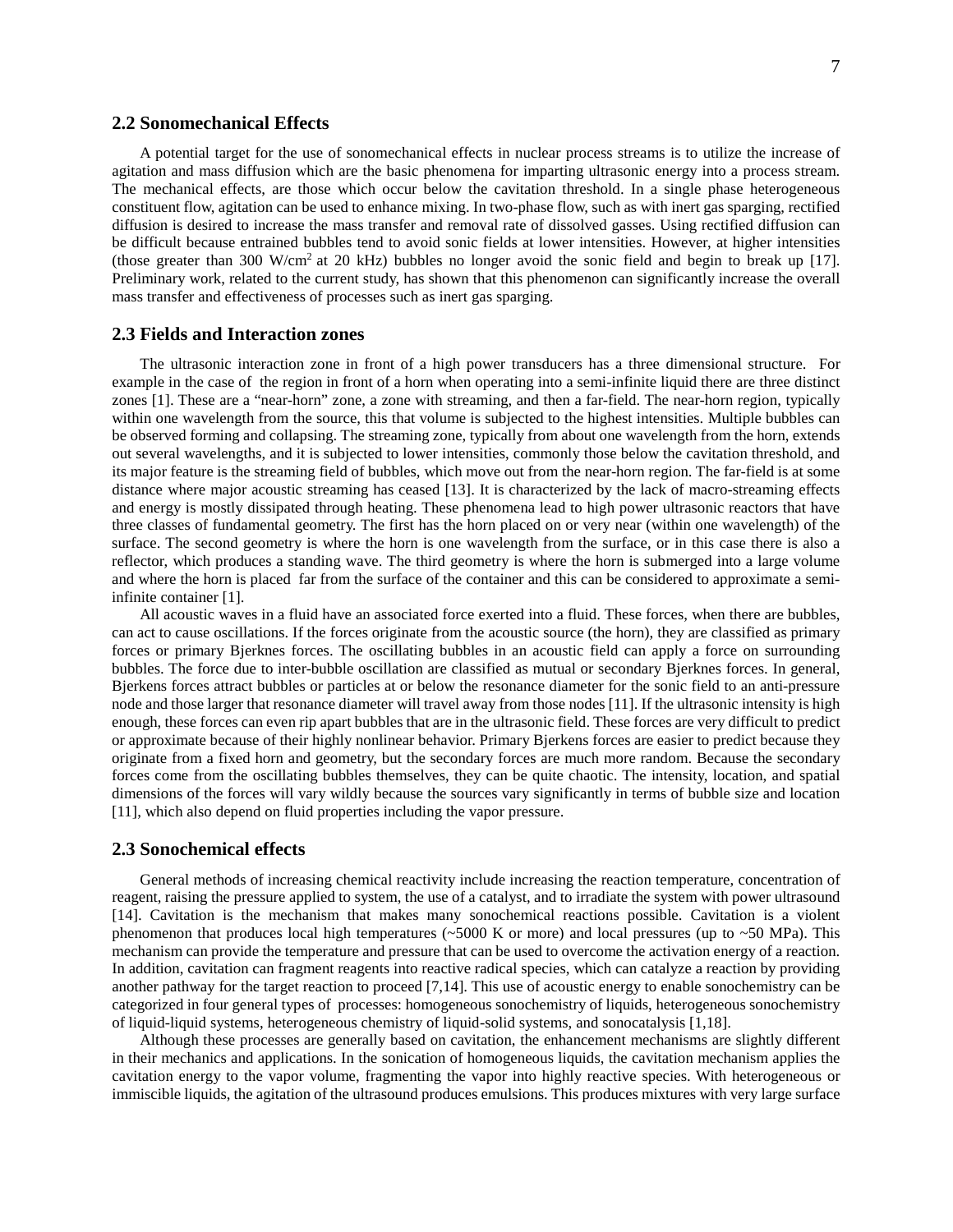interaction areas which can result in enhanced reaction rates. With a solid/liquid interface, the enhancement mechanism is a combination of physical surface cleaning action and exposing of new solid surfaces. If the solid is in the form of a power or particulate, the cavitation can increase the fragmentation of the particles as well as induce particle surface activation, increasing reaction rates. Sonocatalysis can favor one reaction pathway over another pathway or even provide a reaction pathway that would not be possible conventionally [18].

## **3. NOVEL APPLICATIONS OF SONOPROCESSING FOR ADVANCED NUCLEAR**

## **TECHNOLOGIES**

There appear to be several potential applications for the use of ultrasonic processing to improve yield for advanced nuclear technologies with applications throughout the nuclear fuel cycle. The nuclear fuel cycle encompasses a series of industrial processes involved in creating the fuel used for generating electricity from nuclear power plants. The cycle starts with uranium ore mining and ends with the final disposition of nuclear waste in a final geologic repository. When fuel is removed from a reactor, the used nuclear fuel (UNF) is held in storage on site and it still contains substantial quantities of fissile material that can potentially be re-processed and materials recycled. In an open fuel cycle, this UNF is ultimately placed into a geologic repository directly. However, in a closed nuclear fuel cycle, this fissile material in UNF can be reprocessed and recovered actinides reformed in fuel that can be reinserted into power reactors. Reprocessing is typically performed using one or the other of two general processes, known as aqueous and electrochemical processing.

In looking at the processes employed in the nuclear fuel cycle there are a few steps where ultrasound technologies can potentially be useful. Examples include where ultrasonics is used to reliably remove gasses from liquids and metallic melts [1,19]. Another could be the application of ultrasonics to enhance chemical processes, in much the same way that it is employed in a multitude of industries such as the textile [20], the food [21], and the pharmaceutical industry [1,4].

The nuclear fuel cycle (NFC) is essentially uranium mining, uranium processing, fuel enrichment, fuel fabrication, power production, and spent fuel/waste management. The NFC can either be a closed or open cycle, where the difference is the way that SNF is treated. In an open system, the SNF is stored on site in preparation for final deposition into a final geological repository. In contrast, a closed system will include reprocessing of SNF by chemically or electrochemically separating out unused U-235 and bred Pu-239 for fabrication into mixed oxide (MOX) fuel for electrical production. Currently, the US employs an open NFC and France employs a closed NFC.

| Uranium Mining                      | Uranium<br>Processing                                         | <b>Power Production</b>                                   | <b>Spent Fuel</b><br>Reprocessing                                                                                                            |
|-------------------------------------|---------------------------------------------------------------|-----------------------------------------------------------|----------------------------------------------------------------------------------------------------------------------------------------------|
| Uranium Mine<br><b>-BBBBBBBBBB</b>  | Refining Plant                                                | NPP                                                       | Reprocessing Plant                                                                                                                           |
| Uranium ore leeching<br>enhancement | Sonochemical<br>enhancement<br>of uranium refining<br>process | In situ purification<br>system efficiency<br>enhancement. | PUREX process efficiency<br>improvement and "red oil"<br>production reduction.<br>Pyro process lanthanide<br>drawdown process<br>improvement |

## **Figure 6 Highlights of the potential applications of ultrasonics in the nuclear fuel cycle (pictures used with permission from the Federation of Electric Power Companies of Japan). (2 column fitting image)**

#### **3.1 Fluoride salt cooled and salt fueled reactor technologies**

Managing tritium release and mitigation in nuclear power reactor systems utilizing molten fluoride salts as a coolant is a very significant issue. There are several examples of such nuclear systems and these include Fluoride saltcooled High-temperature Reactors (FHRs), Molten Salt Reactors (MSR), and Inertial Confinement Fusion (ICF) reactor concepts. The concern with tritium is its high production rate as well as its permeability through structural materials. In addition, buildup of tritium has potential to negatively impact reactors power generation performance. This tritium production also, particularly in the case of an accidental release, presents a significant hazard to personnel and potentially to the public [22,23].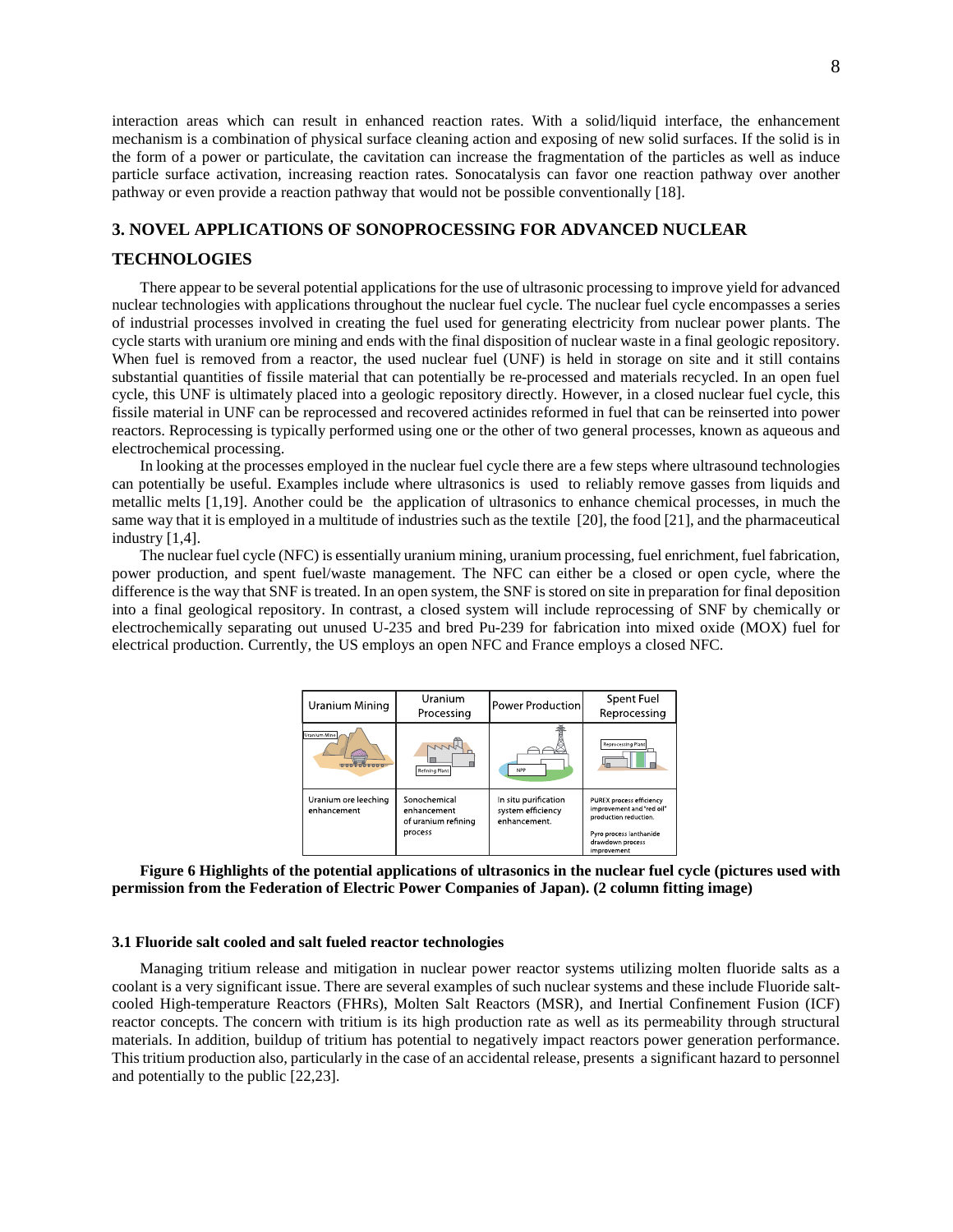The most attractive molten fluoride salt under consideration for these technologies is a beryllium-based fluoride salt called flibe, which is a eutectic 2:1 by mole mixture of lithium fluoride (LiF) and beryllium fluoride (BeF<sub>2</sub>). This is attractive for its high thermal conductivity and good neutronic performance. But, in a neutron flux the salt is a large source of tritium. The Li-6, Li-7, and Be-9 constituents in the flibe have relatively high cross section for the following nuclear reactions [22].

$$
{}_{3}^{6}Li + {}_{0}^{1}n \rightarrow {}_{2}^{4}He + {}_{1}^{3}H
$$
 (1)

$$
{}_{3}^{7}Li + {}_{0}^{1}n \rightarrow {}_{2}^{4}He + {}_{0}^{1}n + {}_{1}^{3}H
$$
 (2)

$$
{}_{2}^{9}Be + {}_{0}^{1}n \rightarrow {}_{2}^{4}He + {}_{2}^{6}He
$$
  
\n
$$
{}_{2}^{6}He \rightarrow {}_{3}^{6}Li + \beta^{-} + \gamma
$$
\n(3)

In all three of the reactor applications, tritium sequestration, tritium containment, and salt purification are important engineering challenges to be addressed to enable the technology to be viable. For instance, in the FHR design the production rate of tritium is significantly larger than current light water reactors (LWR) reactors due to these reactions. On average, a pressurized water reactor (PWR) can produce 1.99 Ci/day [24] where as an FHR would produce 2508 Ci/day [25]. Managing this material is one of the major challenges faced in establishing the viability of the FHR technology [23,26]. The molten salt reactor (MSR) shares this issue in addition to the need for fission product gas removal, namely iodine and xenon.

There have been several concepts which have been investigated to address the tritium challenge. First would be the use of tritium "getters" such as graphite or yttrium to capture and immobilize the tritium. Another idea is the use of thin film coatings on heat transfer surfaces. The conditions that favor heat exchange also favor the mass transfer of tritium through barriers. The last idea is the use of gas sparging [26] with mechanical separation. There was a considerable effort put into investigating this technique at Oak Ridge National Laboratory (ORNL) in the Molten Salt Reactor Experiment (MSRE) in the late 1960's and early 1970's. This sparging work has been used for removal of fission product gasses, tritium, and the purification of salt [26–29]. This work can be used in designing a tritium removal and salt purification system in advanced salt cooled reactor designs, such as for the FHR.

.



**Figure 7 Notional Schematic of the of the FHR. Notes the strategic points for tritium removal and the environmental release points. (2 column fitting image)**

In addition, and slightly related to the tritium challenge, there is the challenge of tritiated hydrofluoric acid (HF/TF) contamination of the flibe. This comes from the presence of hydrogen in the salt as well as production of tritium via any of the paths listed above. This is an issue for both personnel safety and structural material corrosion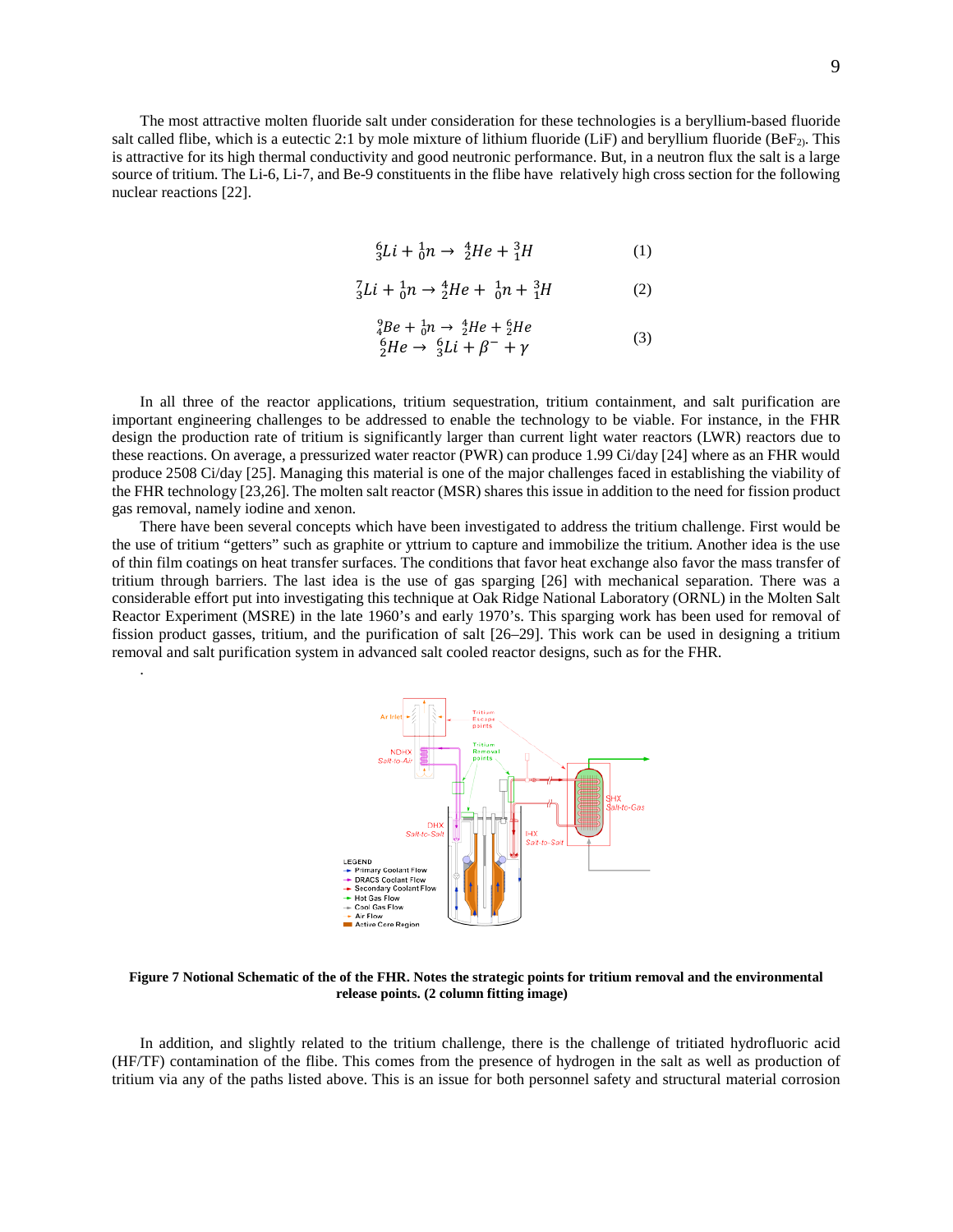and potential resulting risk of failure. Solving this challenge can greatly increase the viability of this technology, as well as increase the potential operating life of an FHR plant.

The more urgent challenge would be to address the production of the large quantity of tritium because it is considered a major design issue which must be solved before the FHR design can be considered technically and economically viable [23]. Inert gas sparging can be used as one possible solutions [26], and this process efficiency can be improved by the addition of the use of ultrasonics. The ideal ultrasonic power regime would be in the rectified diffusion regime. This would require that the bubbles be injected at the resonance size for the applied frequency or use the ultrasonic energy to break up larger bubbles into smaller bubbles within the size range needed for resonance. These smaller bubbles would have more mass transfer efficiency due to the larger surface area as well as the agitation effect of the ultrasound. In turn, this would greatly increase the effectiveness of the inert gas sparging technique to sequester dissolved tritium.

Initial investigations have been performed at the University of New Mexico (UNM) to study effects of ultrasound for enhancing the diffusion mass transfer of in-line sparging. A prototypical flow loop was constructed for this study as shown in Fig 5, and preliminary results look to be promising as illustrated with the results shown in Fig 6. The proposed inert gas sparging enhanced by high intensity ultrasonics will cause the stripping bubbles to break into smaller bubbles and increase the convective mass transfer at the liquid gas interface by agitation and increasing gas liquid contact area. The near term goal for this research is to show improvement in sparging using ultrasonics. A set of prototypical ultrasonic flow cells were used to test the theory and some improvement in the degassing was found for a set of given parameters such as gas flow rate, working fluid flow rate, and ultrasonic intensity. Next steps will be to investigate more analogous surrogate fluids such as glycerol and water mixtures in order to match the key mass transfer non-dimensional numbers (Weber, Schmidt, and Sherwood numbers) and look to investigate the scaling arguments for this technology as well as investigate scale-up challenges that will be faced for potential deployment.

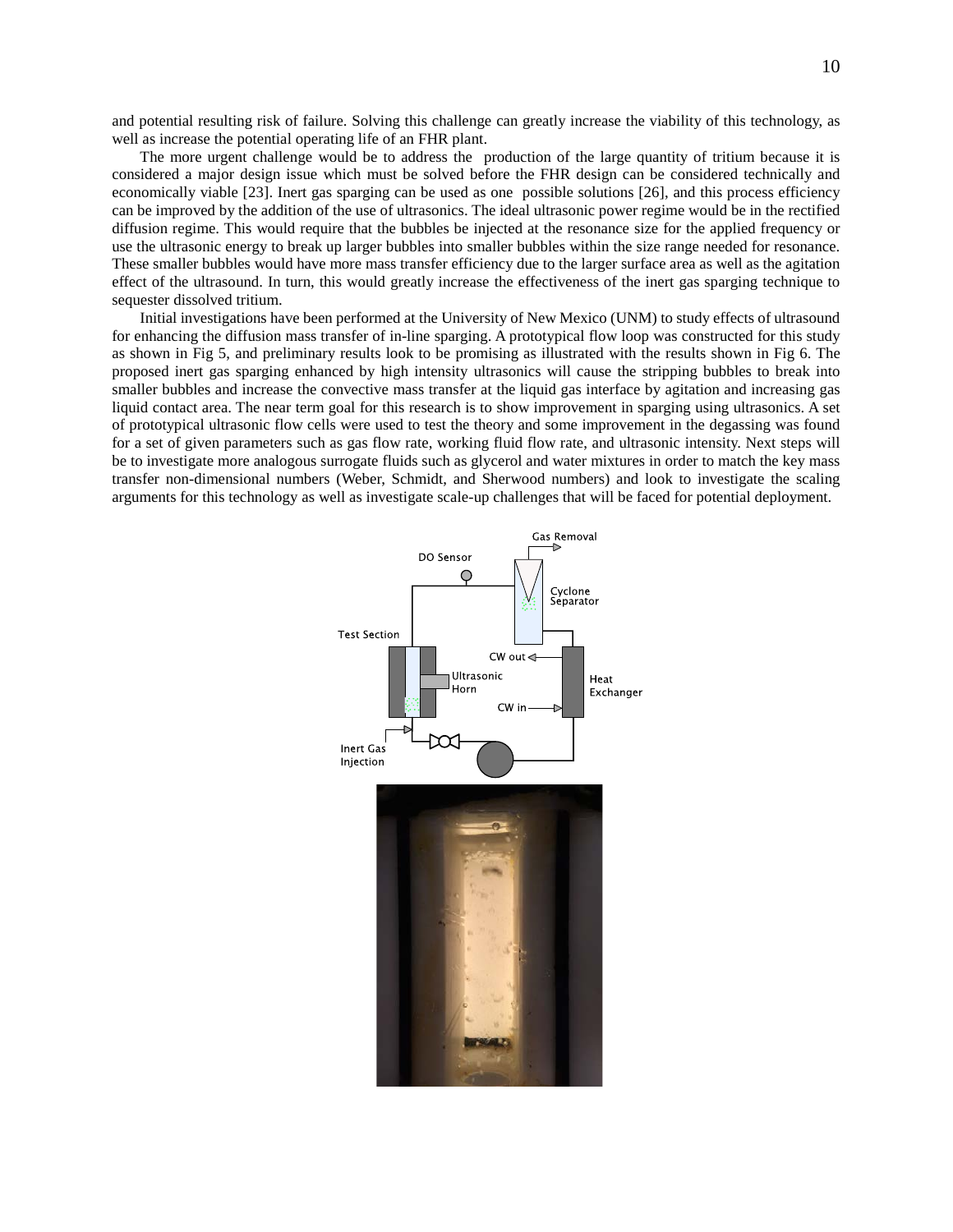**Figure 8 On the top is a schematic of the prototype flow cell, and on the bottom is a picture of the flow area of the test section. (2 column fitting image)**



**Figure 9. Preliminary results from the prototypical flow cell experiment. This experiment was a prototype small-scale water loop with a volume of 0.8 gallon, inert gas flow of 0.2 sfcm/min, and intensity of 275 W/cm2. This shows a reduction in oxygen removal time by about 70%. (2 column fitting image)**

The preliminary results (shown in Fig 5), indicate that the approach is promising however it is recognized that before there can be an implementation of this technology there are challenges that remain. The challenge of producing small bubbles on the order of  $~500 \mu$ m consistently has been investigated extensively [26]. However, the challenges with using ultrasonics for these types of reactors operating at such high-temperatures and in high radiation fields received very little attention. These issues will have to be addressed to investigated to overcoming the effects of tritium migration, high temperatures, potentially high radiation dose, and acoustic coupling. With respect to these challenges, the most advantageous design schemes would appear to be either direct coupling or indirect coupling. This would allow the separation of the ultrasonics from the working fluid as well as enable adding temperature control for the ultrasonic transducer system. It will also provide a barrier to limit the migration of tritium.

The cases of hydrofluoric acid (HF) and tritiated hydrofluoric acid (TF) provide challenges that have different needs. It requires the reduction of ionic tritium/hydrogen into gaseous tritium/hydrogen. This electrochemical process can potentially be coupled with ultrasonics. In order to enhance the reduction of the HF/TF acid to diatomic elemental  $H<sub>2</sub>/T<sub>2</sub>$  and elemental fluorine the ultrasonic intensity must be in the cavitation regime. This can potentially bring several advantages to the electroprocessing cell. The ultrasonic field can sweep away bubbles as they form on an electrode, reduce the ion depletion in the region and assist ion transport, and continuously sonically clean the electrode surfaces [14].

#### **3.2 Lead Bismuth Eutectic (LBE) cooled reactor technologies**

A lead bismuth eutectic (LBE) has been used as a fast reactor coolant in the past and is being considered as a coolant in advanced reactor concepts as well as for neutron spallation targets and coolant. From previous operational experience, with the Russian nuclear submarine fleet, it is known that it is imperative that oxygen concentration be controlled [30,31]. Oxygen levels must be maintained within an operational band to prevent corrosion and coolant oxidation. If the oxygen concentration is too low, the passivation layer can detach and accelerate the erosion of the structural material. If the oxygen concentration is too high, the lead in the coolant will oxidize and precipitate causing clogging and obstructions to flow.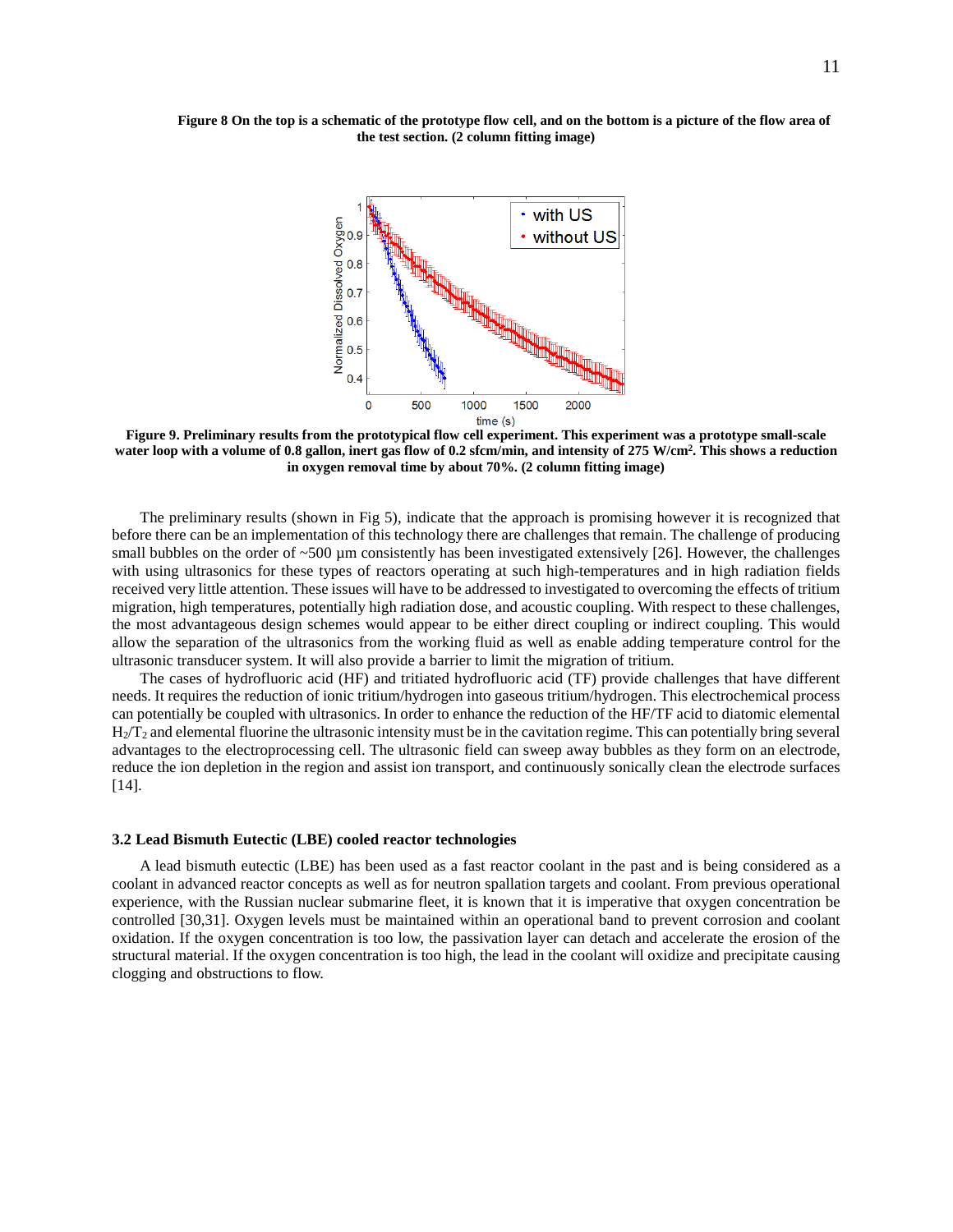

**Figure 10. Oxygen Concentration range for operating with LBE [32]. (2 column fitting image)**

The control band for a LBE system is shown in Figure 10. Although the band for oxygen control in the figure has its boundaries that extend from the precipitation curve (top curve) and the corrosion curve (bottom curve), a practical operation range would be more restrictive to provide an operational margin of error. This is a challenge due to the kinetics of oxygen control. There are two methods to lower the oxygen concentration. The first and more conventional method uses hydrogen gas bubbling. This produces water vapor, which can then be removed at any free surface. However, this process is quite slow and depends on the concentration of hydrogen used. The other method of oxygen removal is using a cold trap. This works by lowering the temperature of the LBE, trapping oxygen in the form of lead oxide (PbO) where it precipitates and it can then be removed by mechanical filtration.

In considering options, the method of increasing oxygen is difficult because of the speed at which Pb oxidizes into PbO. This is quite a fast reaction, so oxygen bubbling is not feasible due to the speed at which the injection site will clog [32,33]. Therefore, methods for increasing controlled oxygen concentration have been investigated. One of the methods that has been investigated is the use of in-line PbO spheres designed to increase the oxygen concentration in a more controlled manner [31].

The cleaning of a fluid using hydrogen bubbling can take significant time. In a typical system with current designs this can be on the order of a day to lower oxygen concentration from  $10^{-5}$  % wt to $10^{-6}$  % wt. The limitations on the reaction rate can come from a couple of factors. First consideration would be the hydrogen concentration in the cleaning gas. Using pure hydrogen has some inherent safety considerations, so a cleaning gas would contain some inert carrier gas. For example, a mix of 6% hydrogen with the balance Argon (Ar) is used on at experimental facilities such as the Development of Lead Alloy Technical Applications (DELTA) Loop at Los Alamos National Laboratory (LANL) [33]. Because the reaction is so slow, the hydrogen may pass through the system and not react before it will leave through a free surface.

Ultrasonics have been successfully used in the treatment of light alloy melts [2], so the same principles and techniques can potentially apply when used with LBE. The gas usage efficiency can theoretically be increased using high-powered ultrasonics by increasing the reduction reaction rate of PbO due to sonochemical effects. In addition, through the sonomechanical effects, dissolved oxygen can be coalesced and liberated at free surfaces. Through the use of high-powered ultrasonics, the LBE cleaning time can potentially be reduced through sonochemistry effects by either increasing the reaction rate or simply by removing the oxygen from solution. With some effort, a sonochemical flow cell, like the one shown in Fig. 1, could be designed for use in this application to reduce PbO in solution. Also, in order to take advantage of the degassing effects of ultrasonics, tanks with free surfaces can be fitted with horns or transducers to degas dissolved oxygen into the free surface more quickly. This can either be used in any expansion or settling tanks as well as a specifically designed tank for oxygen removal. This can potentially be implemented using established liquid metal degassing techniques.

#### **3.3 Spent Nuclear Fuel Separation Technologies**

The back end of the nuclear fuel cycle (fuel after use in a reactor) in most countries consists of a final geological repository for UNF which will house the material, essentially forever. From a resource utilization perspective this is not an efficient use of unused actinides in the nuclear fuel. The current LWR fleet in an open fuel cycle leaves a significant amount of fissile material in the spent nuclear fuel [34]. To close the fuel cycle and reprocess, or not, has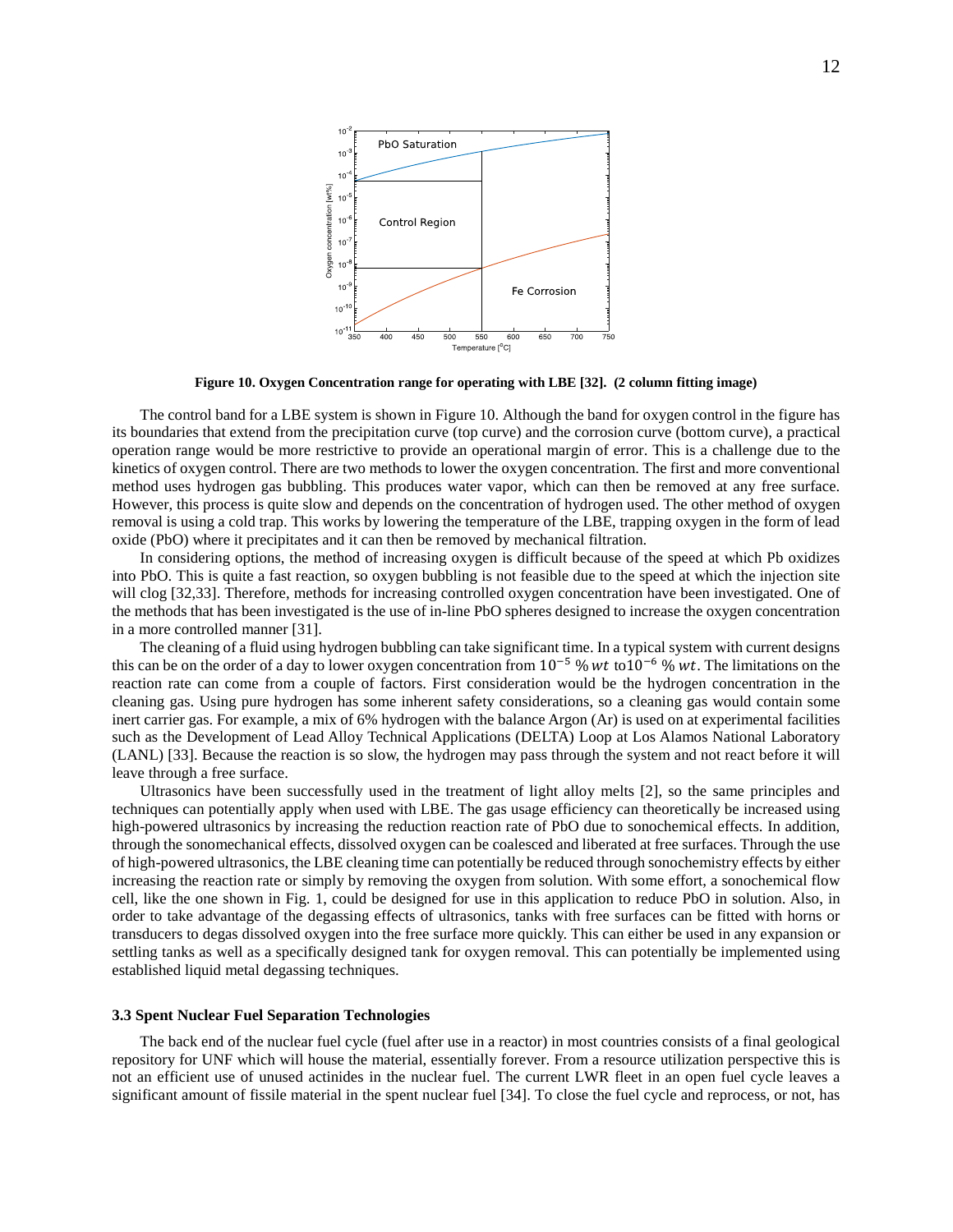13

become a political rather than a technical one. In some countries, there is an incentive to reprocess the UNF to enable utilization of this unused fissionable material. Reprocessing spent fuel will also reduce the quantities of long lived radioactive isotopes that will remain in the final waste form.

There are currently two main methods of reprocessing UNF. The first is the PUREX (Plutonium Uranium Redox Extraction) process and is an aqueous chemical process to separate Pu and U. This has to date been the standard method for reprocessing. The second method is pyroprocessing which is an electrochemical process that utilizes high temperature molten salts or metals for separating fissile material from UNF [35]. Ultrasonics appears to have the potential to enhance aspects of both of these processes [6].

## **3.3.1 Aqueous Separation using Sonoprocessing Methods (PUREX)**

The average lifetime of nuclear fuel in the reactor has been three years with one-third of the fuel being removed each year, although there have been recent attempts looking at extending fuel lifetimes [36]. Chemically, the U-235 and U-238 component in the fuel will be reduced to 1 wt% and 94 wt%, respectively. When removed from the core the used fuel will be stored for about 150 days and reprocessing can then be considered using the PUREX process.

Detailed descriptions of the PUREX process can be found in literature, in work by [36,37] . It involves a dissolution step where pieces of fuel are dissolved in near boiling 10 M HNO<sub>3</sub>. This step has been proven to be effective, but it can take several hours to dissolve the uranium, plutonium and fission products. Once the uranium and plutonium are dissolved, a solvent, tri-butyl phosphate (TBP), is added to the solution which forms a complex around the uranium and plutonium compounds that allows the uranium and plutonium to be easily separated.

$$
UO_2 + 4HNO_3 \to UO_2(NO_3)_2 + 2NO + 2H_2O \tag{4}
$$

The length of the dissolving time and the high concentration of  $HNO<sub>3</sub>$  employed provide a strong motivation to find an innovative way of improving the efficiency of the process, potentially enabling a reduction in the volume or concentration of HNO3. A sonoprocessing method could potentially be used to enhance the chemical process by first exploring the mockup experimental design to provide a proof-of-concept and then later conduct experiments with surrogate depleted uranium oxide. Successful data may help identify a processing path that can reduce nuclear power plant operation cost, processing time, and increase the fuel conversion efficiency.

#### **3.3.2 Pyrochemical Reprocessing (Pyroprocessing)**

Pyroprocessing is a method to reprocess and recycle UNF. When fuel is depleted within a reactor, the final composition of the fuel is roughly 95% uranium, 1% transuranics, and 4% unusable fission products [38]. Through this process, the remaining fissionable material in the UNF can be separated out, concentrated, and refabricated into new nuclear fuel that can then be used in a fast spectrum advanced reactor. In order to do this, the pyroprocess utilizes an electrorefiner (ER) in a molten LiF based salt. The basic operation of the electrorefiner uses a redox reaction driven by an electrical bias. The UNF is placed into an anode basket inside of a LiCl–KCl–UCl<sub>3</sub> [39] molten salt, and because of the electrical bias, the uranium will plate out a solid cathode and some uranium, rare earths, and transuranics will migrate to a liquid cadmium cathode. With extended use, rare earth contamination and fission product contamination accumulates in the refining salt, increasing the heat production due to radioactive decay driving the need for the salt to be replaced or purified [38].

One challenge in the efficiency of this process is that over time and with use fission products tend to build up in the salt. There is then an incentive to be able to purify the salt and remove fission products. One method to do this, which that is actively being investigated, is oxide precipitation, with the use of an additional oxidant, such as Li<sub>2</sub>O or V2O5, phosphate precipitation, or carbonate precipitation [40].

Technology for the pyrochemical treatment of UNF has been under active development at Argonne National Laboratory (ANL) and Idaho National Laboratory (INL) to treat UNF from the Experimental Breeder Reactor-II (EBR-II) and possibly from Light Water Reactors (LWRs) in the future [39].

The Korea Atomic Energy Research Institute (KAERI) has been the leading organization engaged in work on the eutectic salt waste treatment process. Currently, rare-earth elements resulting from the electrorefining process are being converted to their molten salt as insoluble precipitates by a reaction with oxygen in the oxidative precipitation step. These results in their oxychloride and oxide forms [40]. Under the current studied conditions, in a typical reactor, it would have to operate at a 750 °C salt temperature with oxygen sparging time, and rate of more than 7 hours and 5 L/min, respectively, to achieve 99% oxidation efficiency. It was shown that with the system operating at 800  $^{\circ}$ C would reduce the sparging time to 6 hours [40].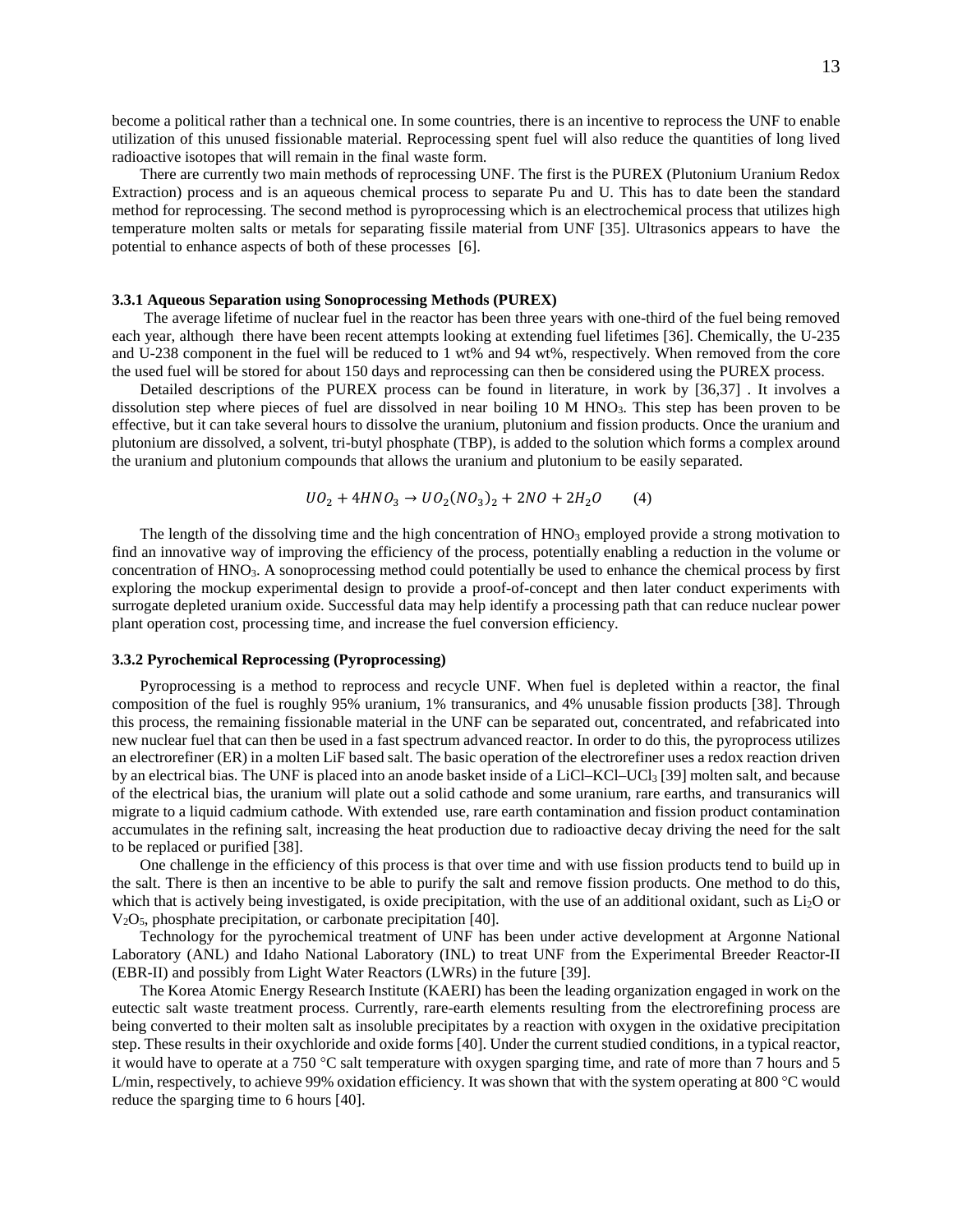The use of sonoprocessing may help improve process performance by increasing the oxidation efficiency and decreasing the sparging time. The ultrasonic waves can supply the acoustic energy from a cooled sonic generator to processed under high temperature conditions. Komarov provides a literature review on high power ultrasonics in pyrometallurgy [41], which validated that sonoprocessing may be used in electrochemical reprocessing of UNF, especially during the oxidative precipitation in order to enhance its overall performance.



**Figure 11 PUREX flow path illustrating the potential unit operations for sonoprocessing enhancement with ultrasonic techniques as shown in blue.**



**Figure 12 Pyroprocessing flow path illustrating potential unit operations for sonoprocessing enhancement with ultrasonic techniques as shown in blue. (2 column fitting image)**

# **4. CHALLENGES WITH INTEGRATING ULTRASONIC TECHNOLOGY FOR NUCLEAR PROCESS**

## **STREAMS**

Applying ultrasonics to nuclear process streams presents unique challenges which would require careful consideration and focused effort to resolve. The harsh conditions that come with nuclear applications include ensuring use of materials that are compatible with advanced reactor coolants and high and low pH process fluid streams, radiation resistance, including for high power ultrasound transducers, and ensuring the ability to function at high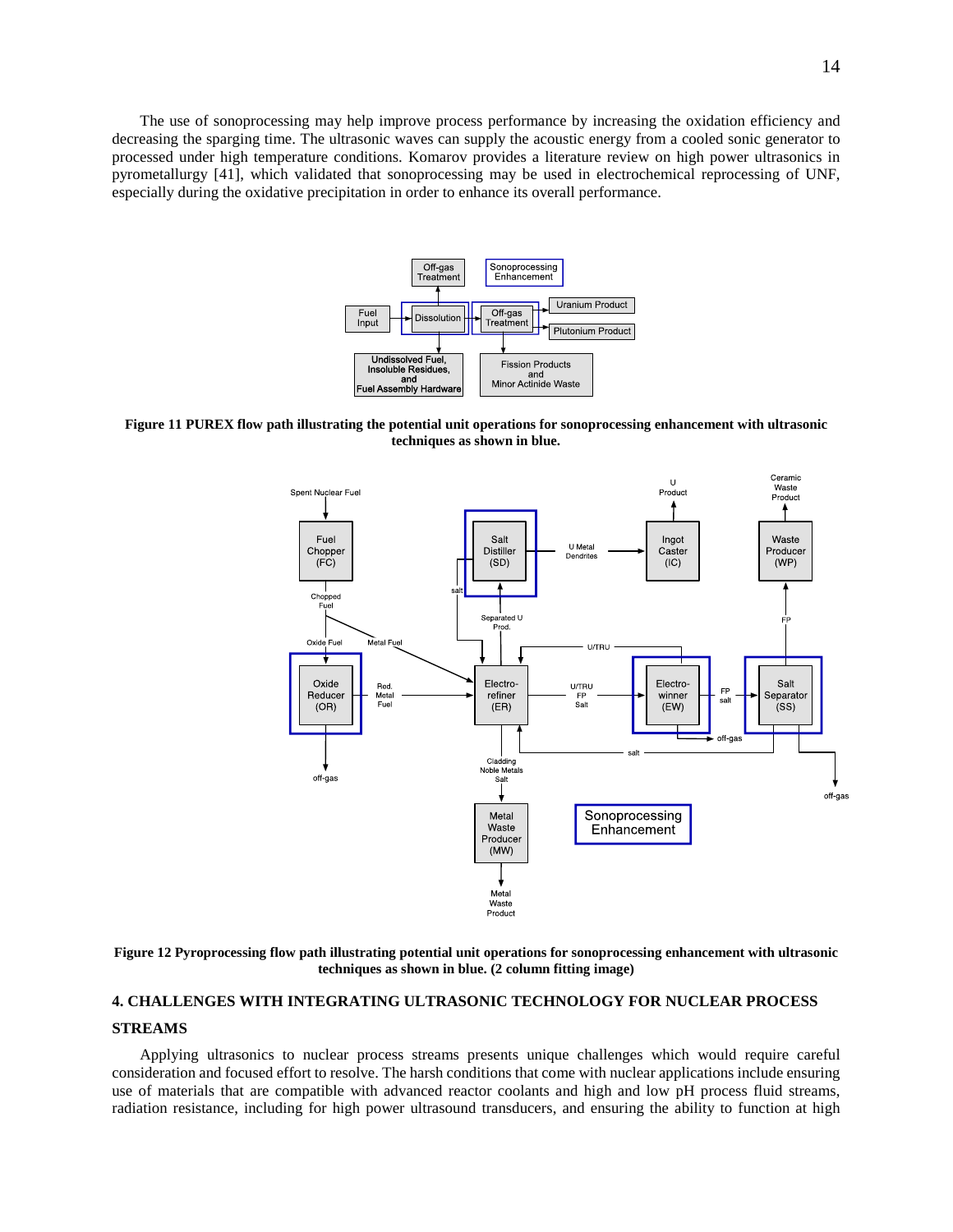temperatures. Each challenge can be potentially solved individually, but the larger challenge is to devise a solution that will satisfy all challenges in concert. In the following section, each challenge is considered in the context of sonoprocessing for nuclear process applications.

#### **4.1 Materials compatibility challenges**

The materials challenges with ultrasonics is primarily dictated by the application and sonic intensities used. In general, expected erosion/wear due to localized cavitation and horn or transducer material compatibility are common design criteria for both direct and indirect applications of ultrasonics. These process cells will be in contact with corrosive fluids, high temperatures, and significant radiation fields. These material challenges have been considered extensively and using past experience they can be resolved by careful material selection in conjunction with the application of direct and indirect sonication techniques. Direct immersion applications will clearly have to use horns and transducers that will be chemically compatible with the working fluid. Indirect sonication techniques have a clear advantage in this area, but with the tradeoff of having to use higher ultrasonic intensities.

In nuclear reactor applications or any application where there is a substantial neutron flux, and wear products can be an important consideration. In addition, some proposed coolants are quite corrosive and operate at much higher temperatures than conventional reactors. In spent nuclear fuel processing, activation of wear products would be less of a concern, but chemical compatibility is more of a concern. These factors should be taken into consideration when choosing materials as well as choosing between direct and indirect sonication techniques.

In addition to the materials in contact, it is necessary to consider the temperature and radiation resistance of the transducer materials. For example if a piezoelectric transducer is used operating temperatures need to be below the Curie temperature and selection needs to consider response to both gamma and neutrons [42–45]. The magneto restrictive family of transducers may provide attractive candidates with both good thermal resistance and radiation resistance properties. There has been some work that addresses the use of these in advanced reactor applications [45], but there is still much to be investigated in this area.

#### **4.1.1 Materials Challenges for Immersion Type Applications**

There is a significant literature that considers the compatibility between horns and transducers with various processing fluids together with significant operational history [1]. For example, there has been success in the use of liquid sonoprocessing cells for the chemical industry and molten metal degassing. Examples of current off the shelf transducers and horns exist that are compatible with aqueous fluids and others can be used in molten metal applications. These horns are commonly made using an alloy of titanium or aluminum [46]. However, to utilize the technologies and techniques for a nuclear process application, there are a few more considerations to resolve beyond chemical resiliency. If the application utilizes an intensity that would result in wear and cavitational erosion of the horn, the wear products must be benign in the process stream as well as not become appreciably activated in a neutron flux. Erosion product contamination of a process stream has been investigated in the food production industry where contamination prevention is a priority [21]. Another approach is to also to seek to minimize erosion through the use of designs such as a ring transducer geometry [1]. This being said, direct immersion would be a good candidate for use in spent fuel reprocessing because the neutron fluxes are smaller and the initial contamination levels are much higher. In this case, the added contamination of horn cavitational erosion/wear products would be negligible from a contamination point of view.

## **4.1.2 Materials Challenges for Indirect Sonication Applications**

In contrast to direct immersion applications, indirect application of ultrasonics can provide a more separated technique, which can provide more flexibility for designs and applications. However, other challenges arise depending on how the ultrasonics will be coupled to the system. For systems where the horn or transducer is directly coupled to the wall of the sonochemical/sonomechanical reactor, the design of the coupling interface would have to be considered. Generally, these couplings are achieved using either a mechanical loading (clamping), an epoxy or high temperature solder compounds. Use of any organic compound in a radiation flux has issues due to material degradation. Also there are mechanical design issues: for example, if the application has a large change in temperature, materials with similar thermal expansion coefficients must be used as well as a coupling adhesive appropriate for the temperature ranges. However, if there is an appreciable difference in temperature, a direct coupling may prove impractical. In this case, the use of a coupling fluid jacket as shown in Fig. 2 will be appropriate. The material challenges can potentially be solved with more flexibility in terms of coupling fluids and temperature ranges. However, the use of an intermediate fluid, the acoustic efficiency will be lower. This leads to having to increase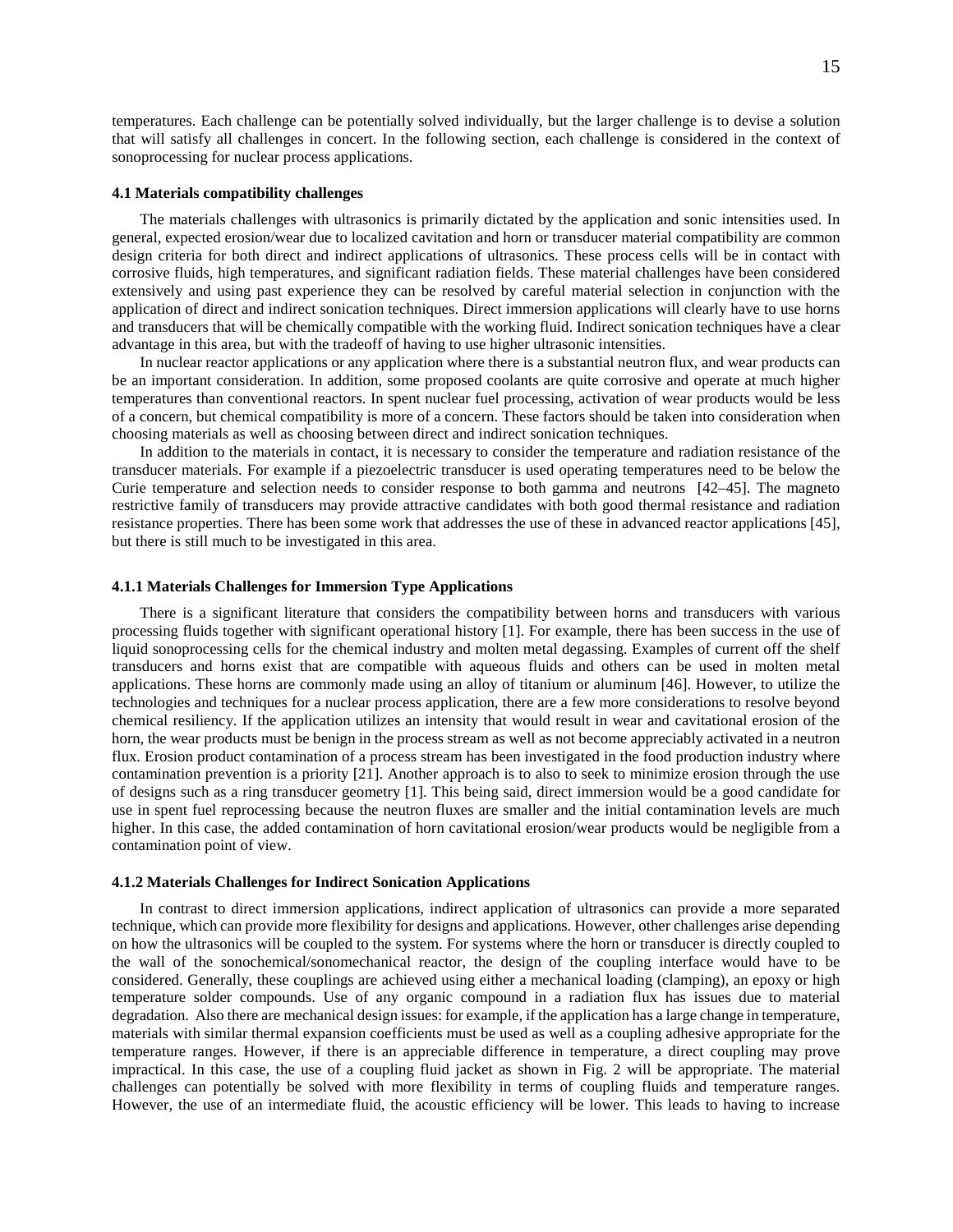applied acoustic power for the desired acoustic power delivered, and subsequently, the possible increased cavitational erosion of the ultrasonic horn and structural materials.

The technique of indirect sonication has been successfully used in many ultrasonic cleaning bath applications. It has also been implemented in flowing process streams, and it has been shown to be effective in a flow-through lysis module for the disruption of bacterial spores by Warner et al [47]. What is yet to be demonstrated is the long-term reliability and equipment lifetimes for continuously running systems.

## **4.2 High Radiation Dose**

Common to all nuclear applications, radiation damage to ultrasonic components is an important design consideration. The two major types of damage are damage from gamma and neutron radiation. Both types of damage have different damage and failure mechanisms because of differences in the way different radiation interacts with matter. Generally, gamma damage is less of a concern because most piezoelectrics can function with significant dose rates [48].

Considering radiation damage to the transducer, the individual components of the transducer must be addressed separately. First of which is the piezoelectric element. Gamma radiation damage is not as much a function of dose rate, but it is generally considered a function of total dose. There are three basic effects on piezoelectric performance. As dose increases, the first and primary mechanism is depoling. In terms of neutron radiation damage to transducers, some studies showed prolonged exposure to neutron radiation did not cause catastrophic failure, but a significant drop in their sensitivity [49]. Also, there is a drop in efficiency over time and frequent recalibrations and replacement is necessary [50]. A review report and investigation of in-core ultrasonic sensors from INL assessed the candidate transducer materials and came up with two candidate materials, bismuth titanate and aluminum nitride for their currently known material properties, notably the high Curie temperature and gamma and neutron resiliency [42,45]. In addition to looking at piezoelectric transducers, the INL investigation looked into magnetorestrictive transducers. This study had identified four candidate mangetostrictive materials: Remendur, Galfenol, Arnakrome 4, and Arnakrome 5 [42,43].

Gamma radiation can also affect the structural components of a transducer. There are organically based components that are used in transducers such as plastics, adhesives, and epoxies. These organically based components tend to be the weak point of the assembly. There are known adhesives and epoxies that have shown good performance [48]. Therefore, it is important that the material selection should be tailored to the anticipated radiation field. The housing, usually made of stainless steel, would be resilient to the gamma radiation. Generally, most stainless steels have good resilience to gamma radiation. Therefore, for the anticipated gamma flux environment, most housings will be adequate. The cabling is also another concern, but there are also known cabling materials that have been radiation hardened used in high dose environments [48].

The information on radiation damage versus reliability of transducers, particularly for high power applications, is far from comprehensive and more study into this topic is necessary. Currently, there are various projects in the international ultrasonic NDT community that are investigating acoustic in-core sensors [45]. One example of a high radiation flux and high temperature sensor is the REMORA 3 experiment, which is designing an online gas composition measurement sensor that works via acoustic sensor inside of the internal rod plenum [51]. Another project had recently irradiated single crystal aluminum nitride transducers in the MIT test reactor with which shows favorable performance of aluminum nitride in an in-core radiation field [52]. Due to the two-way nature of this technology, this sensor technology can be repurposed into power ultrasonics with some modifications. There are also several projects looking at the challenges of in-sodium operation for fast reactors to provide under sodium viewing [43,53].

#### **4.3 High temperature**

Many of the high temperature applications of ultrasonics have been investigated in situations where there are high radiation fluxes [48]. There is a comprehensive review article for high temperature transducers by Kažys [50] which considers the state of the art and highlights key issues. The anticipated application where this would immediately find application is transducers for NDT and structural health monitoring in current and advanced nuclear power reactors. Various experimental reactors and advanced reactor designs are also looking for ultrasonic transducer designs for various in-core applications, including fuel evolution during initial loading and bring a reactor to power. Various candidate materials [39] for both piezoelectric and magnetostrictive materials have been considered for high temperature applications. However, there is still limited experience on which to draw conclusions regarding transducers or horns used in prolonged immersion and operation in liquid metals or molten salts. There is published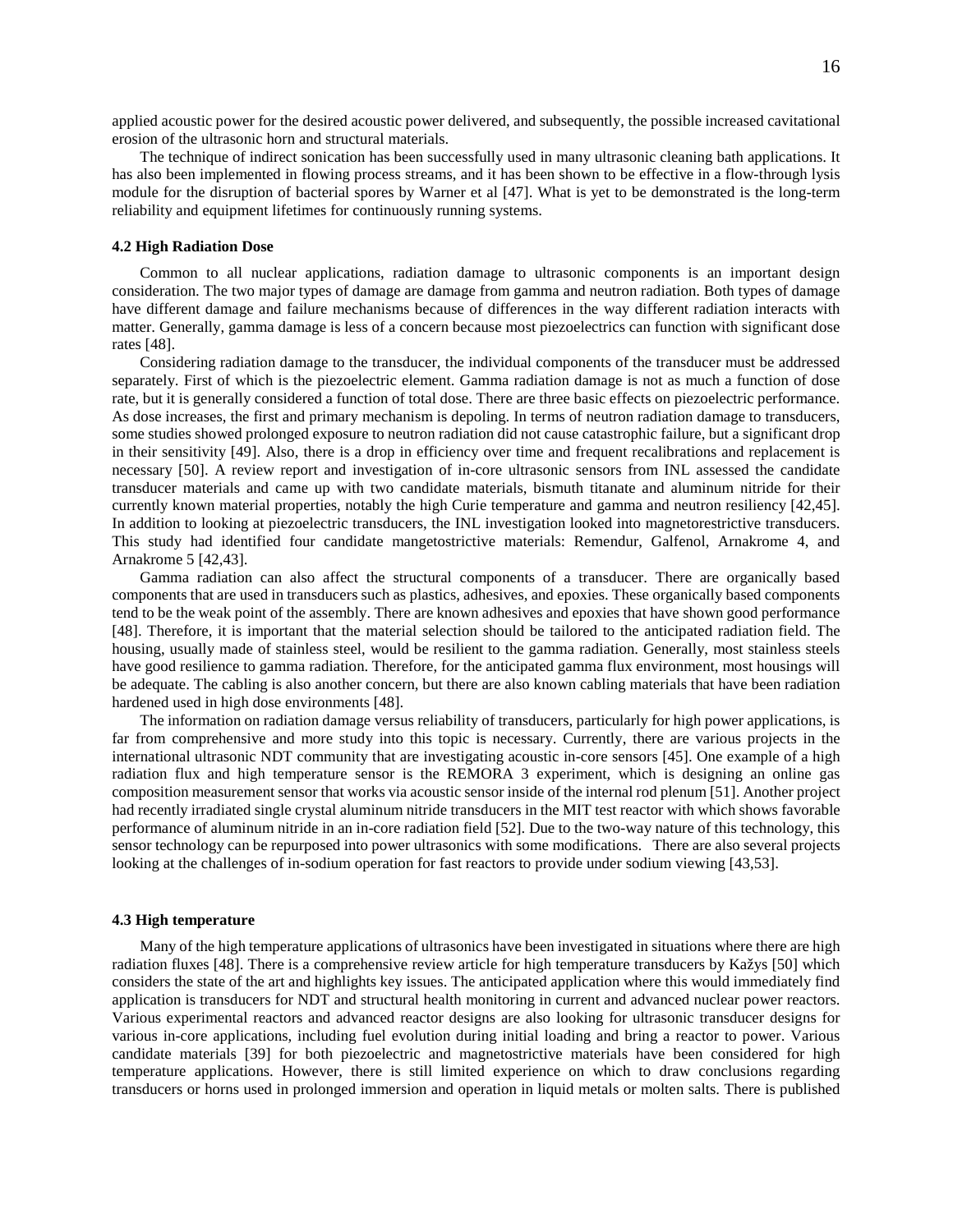data on the combination of high temperatures ( $>600 \text{ C}$ ) and high gamma fields ( $> 30 \text{KGy/h}$ ) consolidated in ref [48]. There is still much room for more data and investigation in high temperature transducers.

#### **5. SUMMARY**

The application of high power ultrasonics for sonoprocessing is a technology whose potential has not been fully realized or quantified. The science of high power ultrasonics is still difficult to quantify because of its inherent nonlinear behavior. Despite this, it has had industrial and economic successes in many non-nuclear applications, but with that being said, the full potential of this technology has not been tapped. This field has many possible applications which are being investigated, but those within the nuclear fuel cycle have received only limited attention. Despite this, solutions for nuclear challenges could be adaptations of non-nuclear applications.

For the FHR, the tritium challenge can potentially be addressed by enhancing the inert gas sparging with ultrasonic processing. There is still much work required to demonstrate the viability of this approach in the context of other methods of tritium release and mitigation that are currently being investigated.

The second technology challenge addressed was the oxygen control in LBE systems. This technology could potentially be enhanced by applying high power ultrasonics to speed up the reduction of PbO for cleaning as well as facilitate the controlled addition of oxygen in LBE.

UNF reprocessing also can be enhanced by utilizing the sonochemical and sonomechanical behavior to increase the efficiency of reprocessing by lowering the time required for the chemical processes. In order to deploy these enhancements, there is still many things to investigate, most notably would be the long term survivability of the ultrasonic technology in the high temperature, high radiation, and chemically hostile nuclear environment. Currently, there is work showing that ultrasonics can be placed in these operating conditions for NDT/NDE purposes, but because of the reversibility of ultrasonic technologies, this effort can be easily adapted for power ultrasonics and processing. Ultimately, the deciding factor in terms of potential applications would be the economic viability of deploying this technology. Since the nuclear industry has such high capital costs, it is probable that high power ultrasonic technologies will be an attractive and indispensable addition to many nuclear processes.

## **ACKNOWLEDGEMENTS**

This work is supported by a Department of Energy Nuclear Energy University Program (NEUP) Integrated Research Project (NEUP14-7476). Leonard Bond is supported through the Center for NDE at Iowa State University, a recently (January 2016) graduated NSF IU CRC research center. The authors would like to thank Cole Mueller for his invaluable contributions to this project. They would also like to thank Bruce Green from Sonics and Materials for his helpful discussions and technical assistance.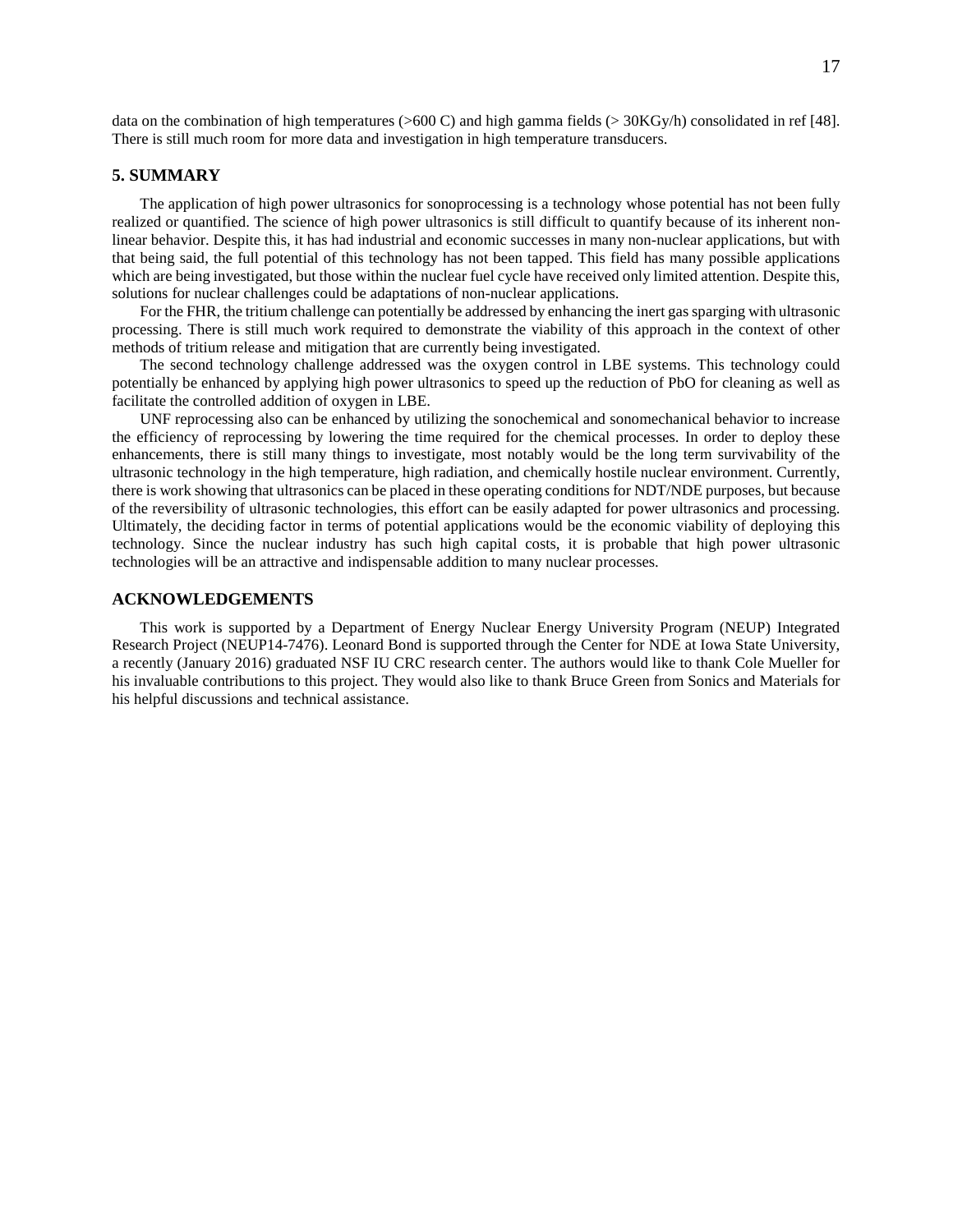#### **REFERENCES**

- [1] D. Ensminger, L. Bond, Ultrasonics, 3rd ed., CRC Press, New York, 2011.
- [2] G.I. Eskin, D.G. Eskin, Ultrasonic Treatment of Light Alloy Melts, Second Edition, CRC Press, 2014.
- [3] K.S. Suslick, G.J. Price, Applications of Ultrasound to Materials Chemistry, Annu. Rev. Mater. Sci. 29 (1999) 295–326. doi:10.1146/annurev.matsci.29.1.295.
- [4] M. Sivakumar, S.Y. Tang, K.W. Tan, Cavitation technology a greener processing technique for the generation of pharmaceutical nanoemulsions., Ultrason. Sonochem. 21 (2014) 2069–83. doi:10.1016/j.ultsonch.2014.03.025.
- [5] O. Mitsuru, K. Yutaka, K. Masahiro, T. Masahiro, N. Yoshiaki, Advanced inspection technologies for nuclear power plants, Hitachi Rev. 58 (2009) 82–87.
- [6] S.I. Nikitenko, L. Venault, R. Pflieger, T. Chave, I. Bisel, P. Moisy, Potential applications of sonochemistry in spent nuclear fuel reprocessing: A short review, Ultrason. Sonochem. 17 (2010) 1033–1040. doi:10.1016/j.ultsonch.2009.11.012.
- [7] L.H. Thompson, L.K. Doraiswamy, Sonochemistry: Science and Engineering, Ind. Eng. Chem. Res. 38 (1999) 1215–1249. doi:10.1021/ie9804172.
- [8] N.P. Vichare, P. Senthilkumar, V.S. Moholkar, P.R. Gogate, A.B. Pandit, Energy Analysis in Acoustic Cavitation, Ind. Eng. Chem. Res. 39 (2000) 1480–1486. doi:10.1021/ie9906159.
- [9] Petrosonic Announces Successful Completion of Engineering Feasibility Analysis MarketWatch, (n.d.). http://www.marketwatch.com/story/petrosonic-announces-successful-completion-of-engineering-feasibilityanalysis-2014-06-10 (accessed July 6, 2015).
- [10] G. Harvey, A. Gachagan, T. Mutasa, Review of high-power ultrasound-industrial applications and measurement methods., IEEE Trans. Ultrason. Ferroelectr. Freq. Control. 61 (2014) 481–95. doi:10.1109/TUFFC.2014.2932.
- [11] T.G. Leighton, The Acoustic Bubble, Academica Press, London, 1994.
- [12] R.E. Apfel, Acoustic cavitation prediction, J. Acoust. Soc. Am. 69 (1981) 1624–1633. doi:10.1121/1.385939.
- [13] R.T. Beyer, Nonlinear Acoustics, Acoustical Society of America, 1997.
- [14] T.J. Mason, J.P. Lorimer, Sonochemistry: Theory, Applications and Uses of Ultrasound in Chemistry, John Wiley & Sons, New York, 1988.
- [15] R.J. Urick, Principles Of Underwater Sound, McGraw-Hill Ryerson, Limited, 1983.
- [16] J.-L. Capelo-Martnez, ed., Ultrasound in Chemistry, Wiley-VCH Verlag GmbH & Co. KGaA, Weinheim, Germany, 2008. doi:10.1002/9783527623501.
- [17] T.K. Jagannathan, R. Nagarajan, K. Ramamurthi, Effect of ultrasound on bubble breakup within the mixing chamber of an effervescent atomizer, Chem. Eng. Process. Process Intensif. 50 (2011) 305–315. doi:10.1016/j.cep.2011.01.006.
- [18] T.J. Mason, ed., Chemistry with Ultrasound, Elsevier Applied Science, New York, NY, 1990.
- [19] T.T. Meek, Q. Han, H. Xu, Degassing of Aluminum Alloys Using Ultrasonics Vibration, Oak Ridge, TN,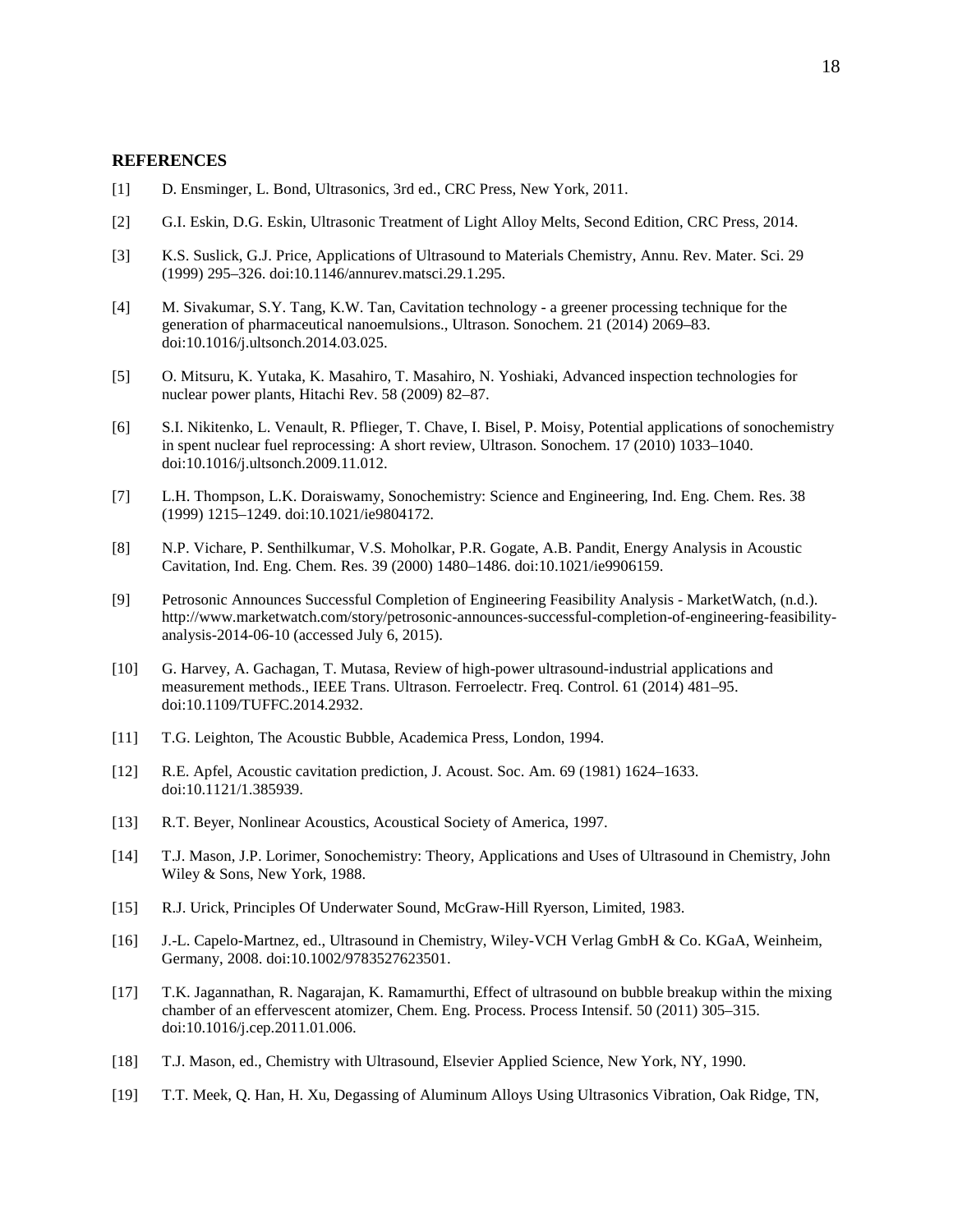2006.

- [20] T. Harifi, M. Montazer, A review on textile sonoprocessing: A special focus on sonosynthesis of nanomaterials on textile substrates, Ultrason. Sonochem. 23 (2015) 1–10. doi:10.1016/j.ultsonch.2014.08.022.
- [21] R. Mawson, M. Rout, G. Ripoll, P. Swiergon, T. Singh, K. Knoerzer, et al., Production of particulates from transducer erosion: implications on food safety., Ultrason. Sonochem. 21 (2014) 2122–30. doi:10.1016/j.ultsonch.2014.04.005.
- [22] J. Serp, M. Allibert, O. Beneš, S. Delpech, O. Feynberg, V. Ghetta, et al., The molten salt reactor (MSR) in generation IV: Overview and perspectives, Prog. Nucl. Energy. 77 (2014) 308–319. doi:10.1016/j.pnucene.2014.02.014.
- [23] V.K. Varma, D.E. Holcomb, F.J. Peretz, E.C. Bradley, D. Ilas, A.L. Qualls, et al., AHTR Mechanical, Structural, And Neutronic Preconceptual Design, Oak Ridge, TN (United States), 2012. doi:10.2172/1081980.
- [24] NRC: Frequently Asked Questions About Liquid Radioactive Releases, (n.d.). http://www.nrc.gov/reactors/operating/ops-experience/tritium/faqs.html#normal (accessed December 31, 2015).
- [25] Fluoride-Salt-Cooled High Temperature Reactor (FHR) Materials, Fuels and Components White Paper, Madison, Wisconsin, 2013.
- [26] T.S. Kress, Mass transfer between small bubbles and liquids in concurrent turbulent pipeline flow, University of Tennessee, 1972.
- [27] M.W. Rosenthal, P.R. Kasten, R.B. Briggs, Molten-Salt Reactors—History, Status, and Potential, Nucl. Technol. 8 (1970) 107–117.
- [28] C.H. Gabbard, Development of a venturi type bubble generator for use in the molten-salt reactor xenon removal system, ORNL-TM-4122, Oakridge, TN, 1972.
- [29] R.B. Lindauer, MSRE Design and Operations Report Part VII Fuel Handling and Processing Plant, Oak Ridge, TN, 1967.
- [30] M. Caro, K. Woloshun, F. Rubio, S.A. Maloy, P. Hosemann, Heavy liquid metal corrosion of structural materials in advanced nuclear systems, JOM. 65 (2013) 1057–1066. doi:10.1007/s11837-013-0663-7.
- [31] A. Marino, J. Lim, S. Keijers, J. Van Den Bosch, J. Deconinck, F. Rubio, et al., Temperature dependence of dissolution rate of a lead oxide mass exchanger in lead-bismuth eutectic, J. Nucl. Mater. 450 (2014) 270– 277. doi:10.1016/j.jnucmat.2013.12.023.
- [32] J. Zhang, N. Li, Y. Chen, Oxygen control technique in molten lead and lead-bismuth eutectic systems, Nucl. Sci. Eng. 154 (2006) 223–232.
- [33] N. Li, T. Darling, Oxygen Control Methodology and Calibration Strategy, Los Alamos, 2002.
- [34] Processing of Used Nuclear Fuel World Nuclear Association, (n.d.). http://www.worldnuclear.org/information-library/nuclear-fuel-cycle/fuel-recycling/processing-of-used-nuclear-fuel.aspx (accessed April 26, 2016).
- [35] Z. Lovasic, Spent Fuel Reprocessing Options, 2008.
- [36] M. Benedict, T.H. Pigford, H.W. Levi, Nuclear Chemical Engineering, McGraw-Hill, 1981.
- [37] R.G. Wymer, B.L. Vondra, Light water reactor nuclear fuel cycle, CRC Press, 1981.